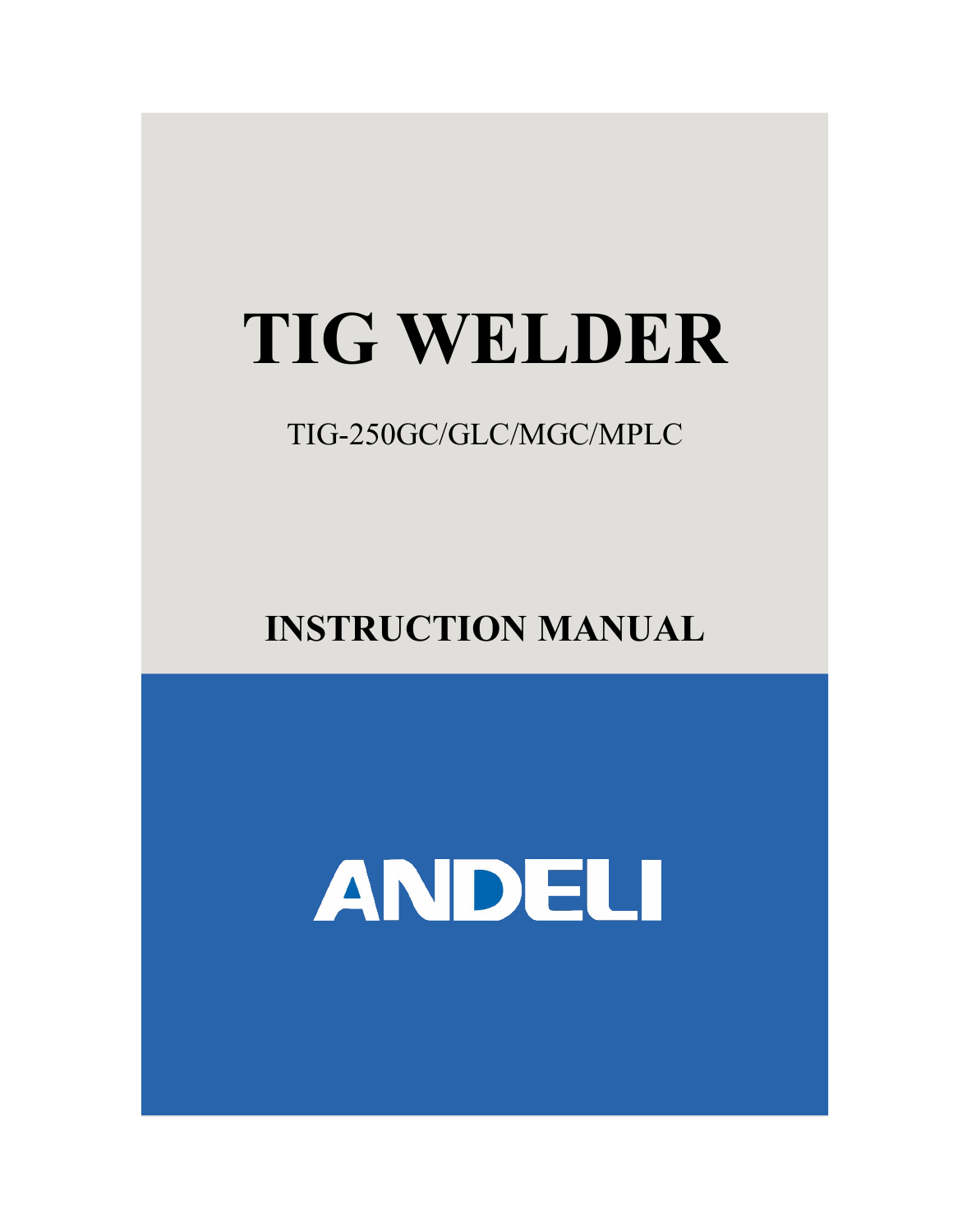#### **Read me first**

**Thank you for using welder ! For the important safety of your body, please read this manual book and understand its contents before operation. Thank you for your cooperation!**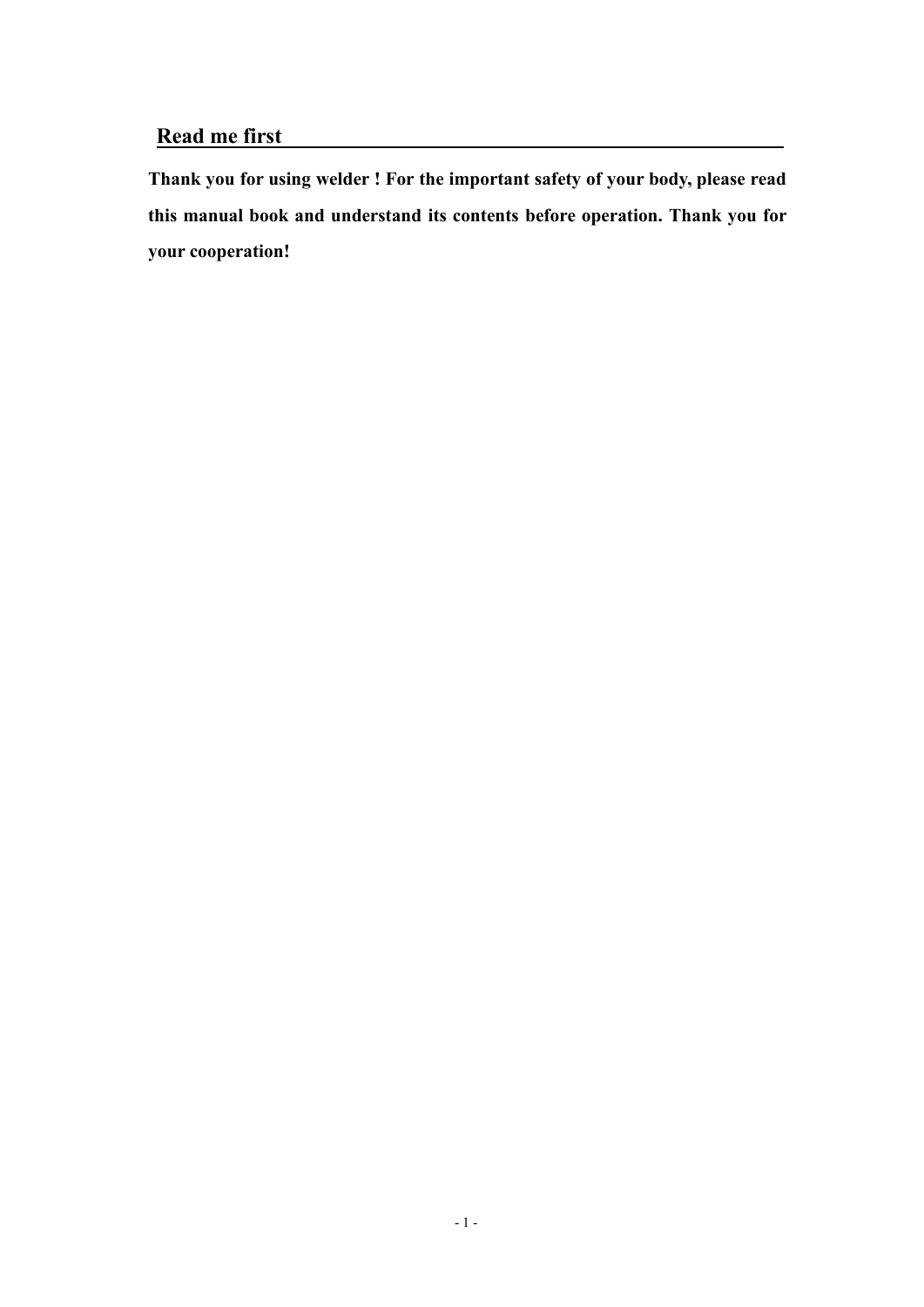## **Content**

| 2. |  |
|----|--|
|    |  |
|    |  |
|    |  |
|    |  |
|    |  |
| 8. |  |
| 9. |  |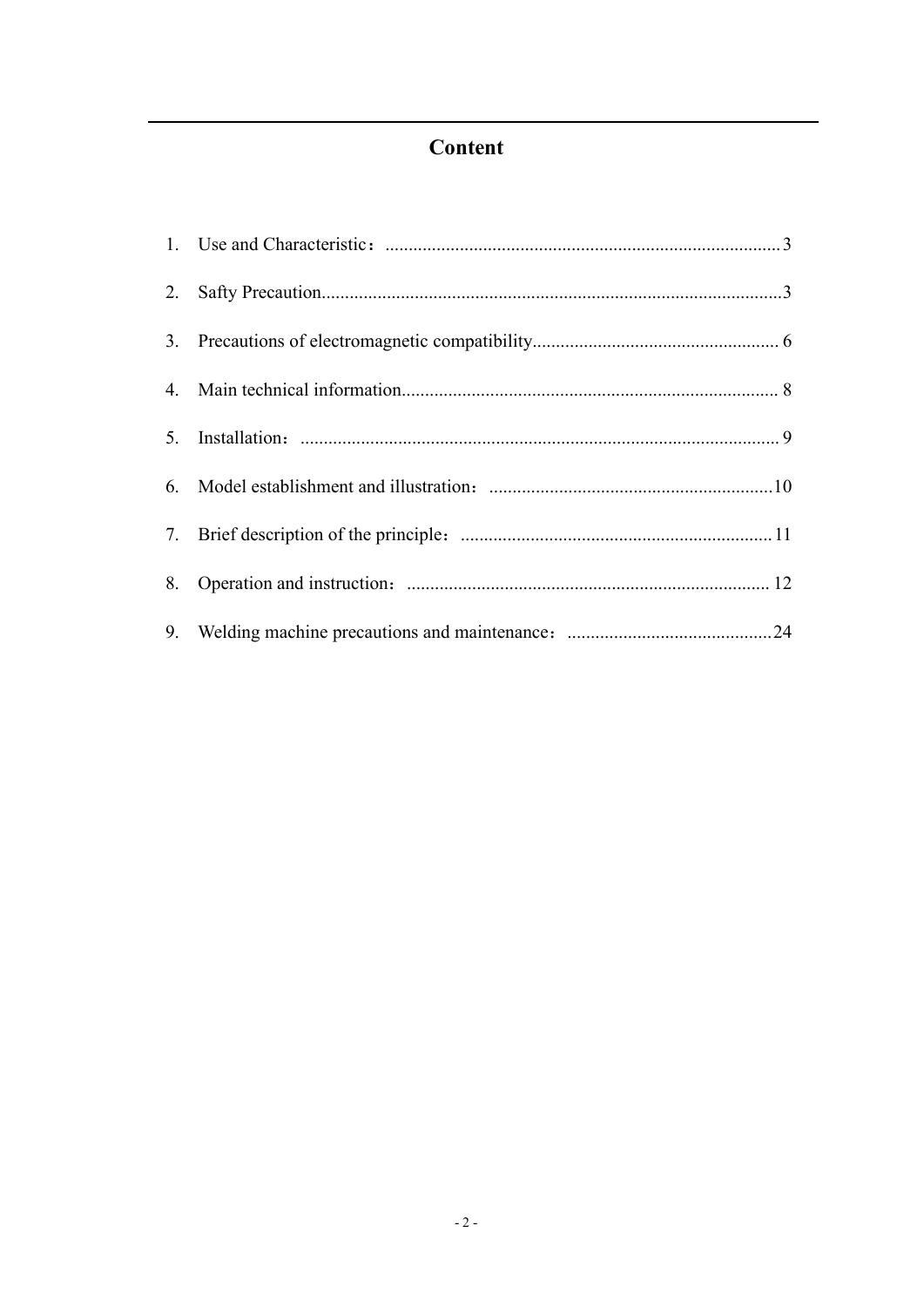#### **Use and Characteristic**

The WS series inverter DC argon arc welding machine integrates manual welding, ordinary argon arc welding, cold welding, and cleaning functions. It can weld carbon steel, stainless steel, copper, titanium and other materials. Because this series of welding machines have ideal performance, static and external characteristics and good dynamic characteristics, and relatively complete control functions, it exhibits the following characteristics:

- IGBT high-frequency soft switching conversion, high efficiency, small size and light weight;
- The advanced control scheme significantly improves the performance of the welding machine and meets the welding process requirements to a greater extent;
- Manual welding, ordinary argon arc welding, cold welding, cleaning-multi-purpose machine; 4.Cold welding is suitable for spot welding of thin plates, and the workpiece does not change color;
- Cleaning function, cleaning the color of the workpiece after ordinary argon arc welding
- Easy arc starting, stable arc, high welding quality; Manual arc welding  $\sim$  small spatter, stable current, high reliability, and good weld formation;
- Digital panel adjustment, complete functions, multi-parameter adjustment;

#### **Safty Precaution**

## **Generally Safety Precaution**

- Ensure to follow precautions specified in this manual, or else, an accident may happen.
- The design and construction of input power supply, selection of installation site and use of high pressure gas shall be performed according to the relevant standards and rules.
- Irrelevant personnel are not allowed to enter the welding workplace.Only the qualified personnel can install, overhaul, maintain and operate the welding machine.
- Qualified staff is needed for installation, maintenance and use.
- Make sure the welding machine is not used for other purposes except welding (such as charging, heating and pipeline unfreezing, etc).
- If the ground is uneven, please avoid dumping welding machine.

## **Avoid electrical shock or burn**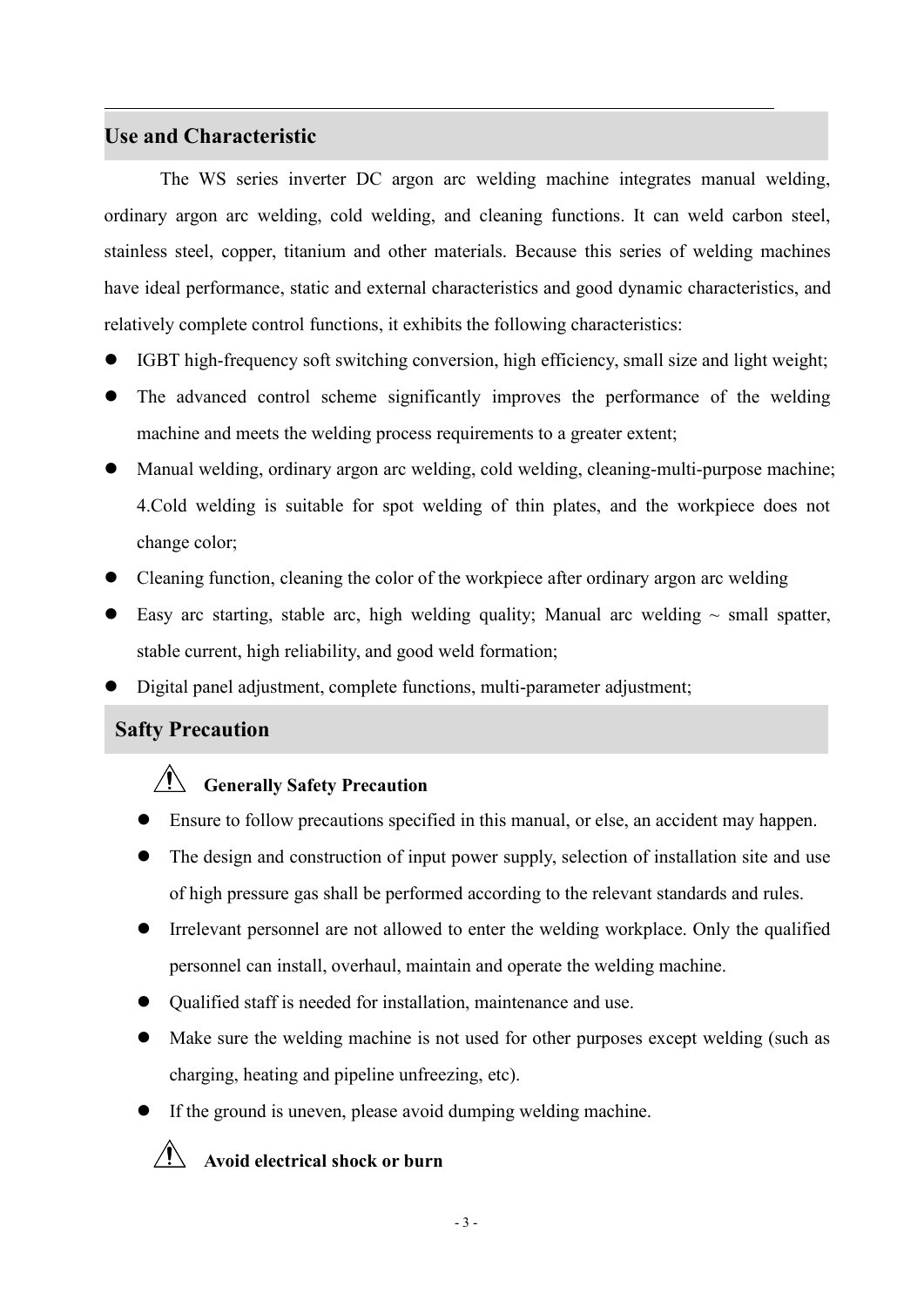- Touching electric parts is forbidden.
- Ensure to invite professional electrician to ground the welding machine with copper conductor with specific cross section.
- Ensure to invite professional electrician to connect power source in welding machine with copper conductor with specific cross section. The insulating sheath cannot be damaged.
- Ensure to insulate the body and base metal when working in the wet and restricted area.
- Please use safety net when working at heights.
- Please close the input power when not in use.

## **Avoid welding fume and gas damaging human body**

- Ensure to use specified exhaust equipment to avoid gas poisoning and suffocation.
- The protective gas will be deposited around the container bottom to cause suffocation. Pay attention to the ventilation.

## **Avoid welding arc, splash and welding slag damaging human body**

- Ensure to wear protective glasses with enough overshadow. The arc will result in ocular inflammation and the welding splash and slag will burn eyes.
- Ensure to use protective supplies for welding, such as leather protective gloves, caftan, cap, welding spats and apron to avoid welding arc light, welding splash and slag burning skin.

## **Avoid fire, explosion and fracture and other accidents**

- The welding place cannot have the combustibles because splash and hot weld joint will result in fire.
- The cables and base metal must be connected firmly, or else, it may be heat to result in fire.
- Must not weld in the combustible gas or container with the combustibles, or else, it may result in explosion.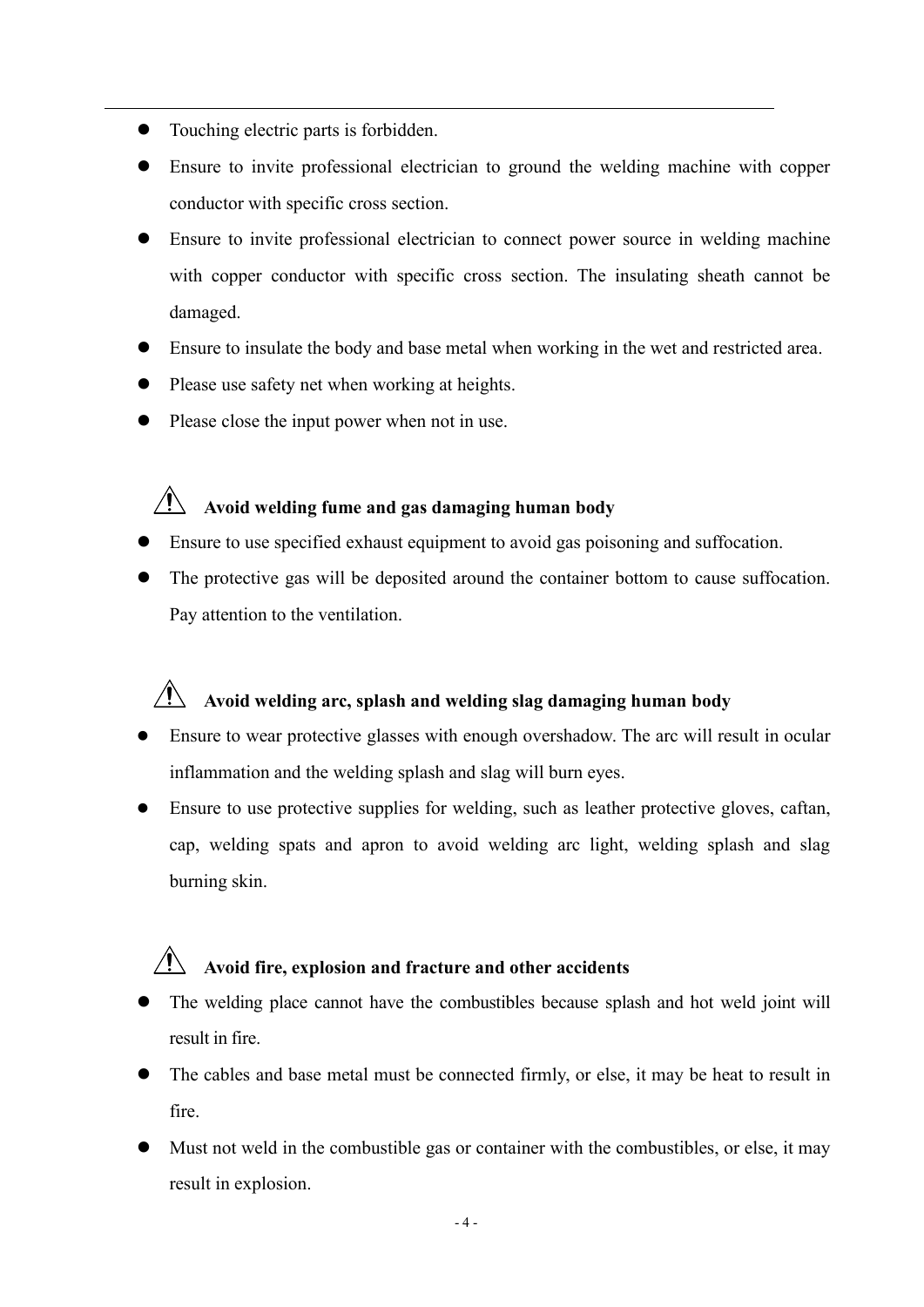Ensure to prepare fire extinguisher just in case.

## **To prevent the rotating moving parts wounding**

- Must not make fingers, hair and clothes close to the cooling fan and wire feed roll and other rotating parts.
- When feeding wire, must not make the welding gun end close to eyes, face and body to avoid wire damaging person.

## **Avoid falling gas cylinder and breaking gas regulator**

- The gas cylinder shall be fixed reliably, or else it may dump to result in human injury.
- Must not put gas cylinder in a place with high temperature or sunshine.
- When opening gas cylinder valve, must not make face close to the gas outlet, or else high-pressure gas may damage person.
- Ensure to use gas regulator provided by the company and follow the use regulations.

## **Prevent the movement of welding**

- Must not stand under the welding machine and motion direction when moving welding machine with fork lift truck or crane, or else, the welding machine may fall to cause injury.
- The rope sling shall bear enough pull force and cannot be broken when suspending. The angle between rope sling and hook shall be no more than 30°.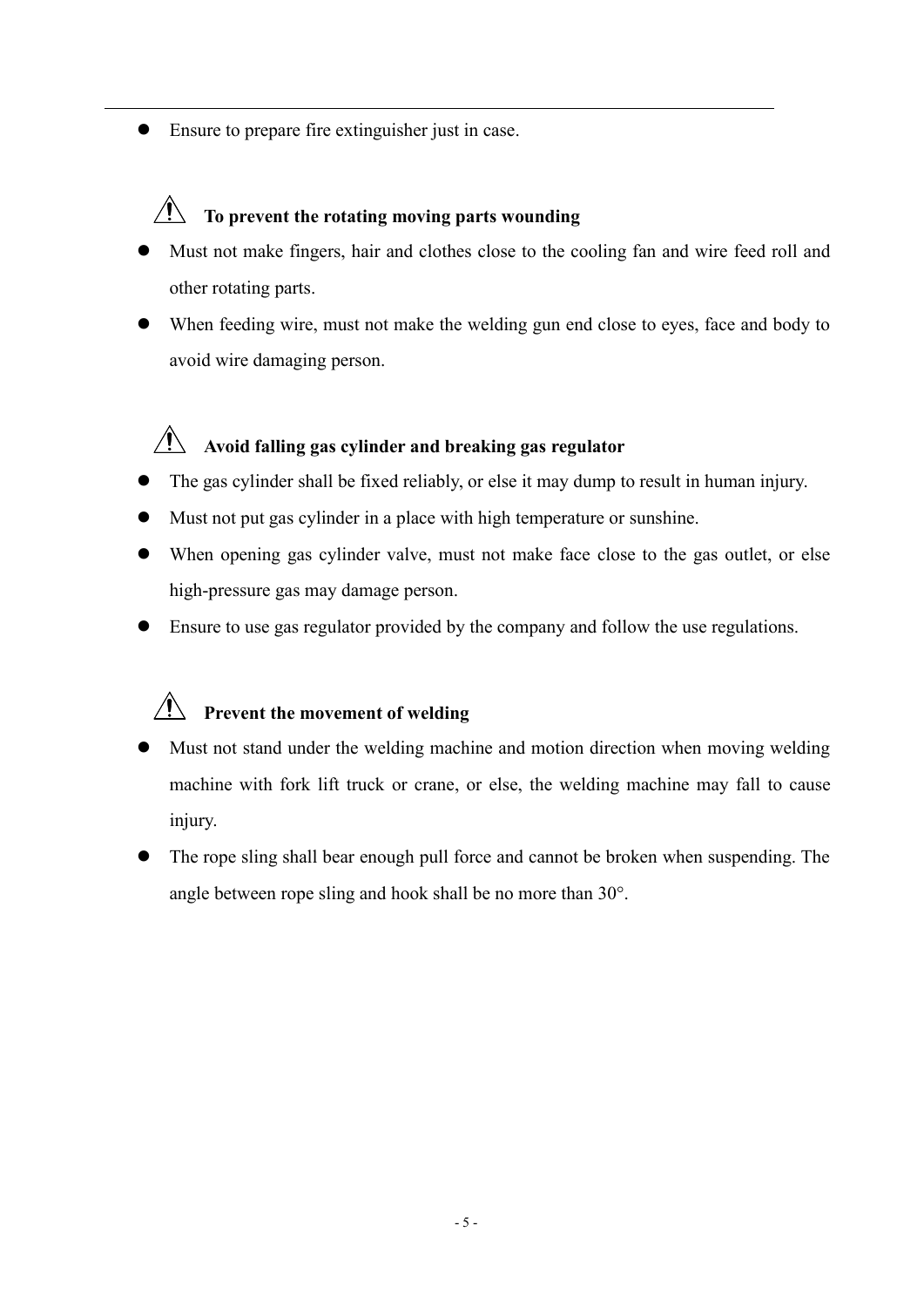#### **Precautions of electromagnetic compatibility**

#### 1. **Overview**

Welding brings electromagnetic interference.

Minimize the interference emission of arc welding equipment with proper installation way and correct application method.

The products described in the manual belong to Class A equipment (all occasions except residential area powered by public electrical power system).

Warning: Class A equipment is not applicable to residential area powered by public electrical power system. It is difficult to guarantee electromagnetic compatibility because of conduction and radiated interference.

#### 2. **Advice of environment assessment**

Before installing the arc welding equipment, the user shall evaluate the potential electromagnetic disturbance of the surrounding. The considerations are as follows:

- Check surrounding of arc welding equipment for other power cables, control cables, signals and telephone wire.
- $\blacklozenge$  Check for broadcasting and television launching and receiving equipment;
- ◆ Check for computer and other controllers;
- $\blacklozenge$  Check for high security level equipment, such as industrial protective equipment;
- Consider the health of surrounding staffs, such as staffs with hearing aid and cardiac pacemaker;
- $\triangleright$  Check for calibrating or detection equipment;
- Pay attention to immunity to interference of other equipment. The user shall make sure that the surround equipment can be compatible. The additional protective measures may be required;
- Welding or other activity time.

The environmental range is decided based on the building structure and possible activities. This range may exceed the boundary of building.

#### **3. Method of reducing radiation emission**

 $\blacklozenge$  Public power supply system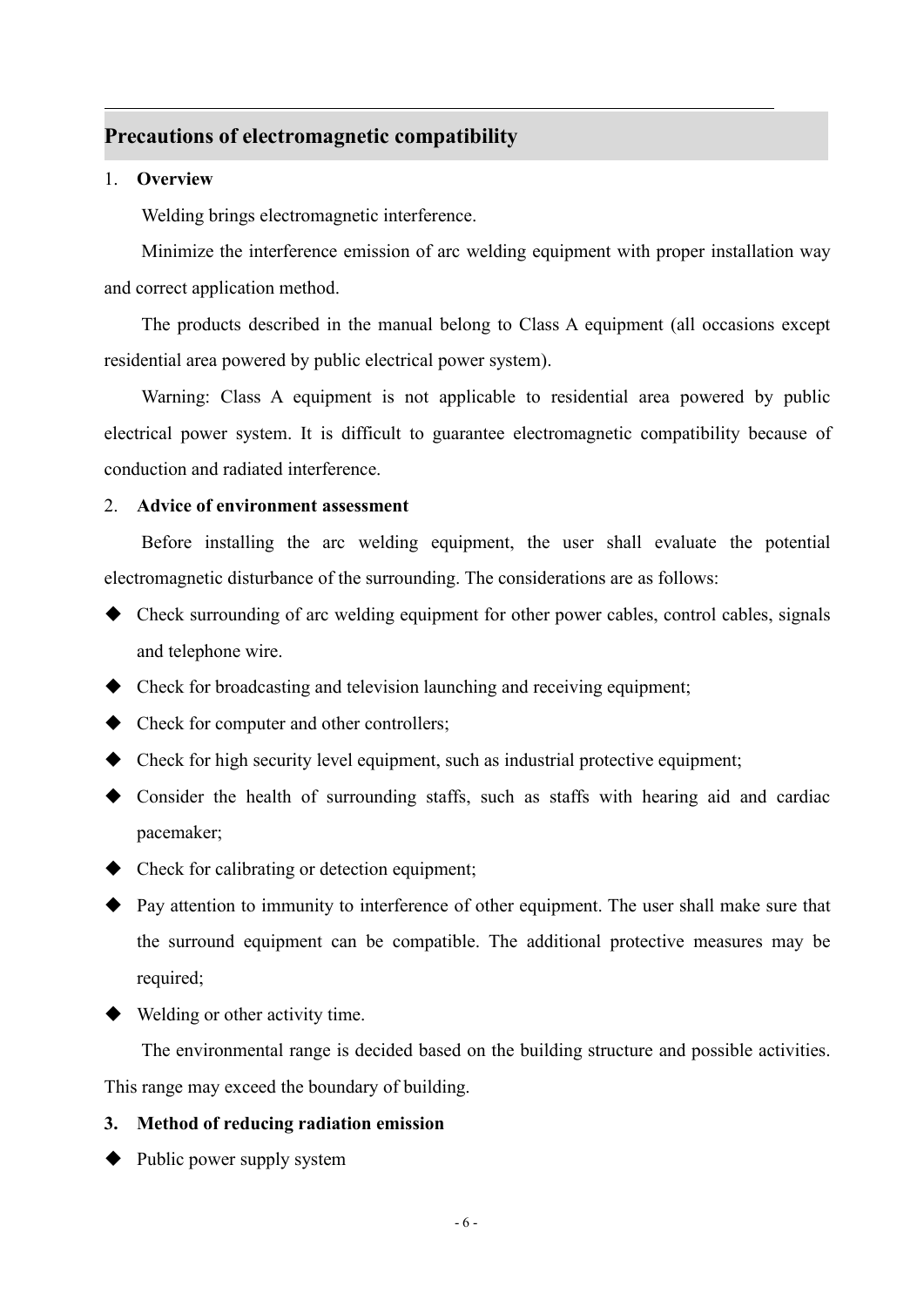The arc welding equipment shall be connected into public power supply system with the method recommended by the manufacturer. In case of interference, please take addition preventive measures, such as connecting filter with public power supply system. Ensure to consider power able shielding for fixed arc welding equipment. The power cables can be shielded with the metal pipe or other equivalent methods. Ensure to keep electrical continuity for shielding.

 $\blacklozenge$  Maintenance of arc welding equipment

Ensure to perform routine maintenance for arc welding equipment according to the method recommended by the manufacturer. When welding equipment runs, all equipment inlets, auxiliary doors and panels shall be closed and tightened appropriately. The arc welding equipment cannot be changed in any form, unless the relevant change and adjustment are allowed in the manual. The spark gap of arc initiation device and arc stabilizing device shall be adjusted and serviced according to the suggestion of manufacturer.

 $\blacklozenge$  Welding cable

The welding cable shall be short as much as possible and close to each other. Moreover, welding cable shall be next to or close to ground cable.

Equipotential lap

Pay attention to lapping of metal objects in the surrounding. The lapping of metal objects and workpiece will increase job hazard. When the operator touches these metal objects and electrode, he may suffer from electrical shock. The operator shall be insulated from these metal objects.

◆ Workpiece earthing

The workpiece may be not provided with earthing because of electrical safety or workpiece position, such as hull or building steel frame. When earthing is available for workpiece, radiation emission may be reduced.But it is not always the case. Therefore, we must prevent the increased risk of electric shock of users caused by the workpiece earthing or the damage of other electric equipment. When necessary, some workpiece should be directly earthed, but directly grounding is not allowed in some countries, user can achieve this effect only by selecting the appropriate capacitor according to the regulations of the host countries.

Shielding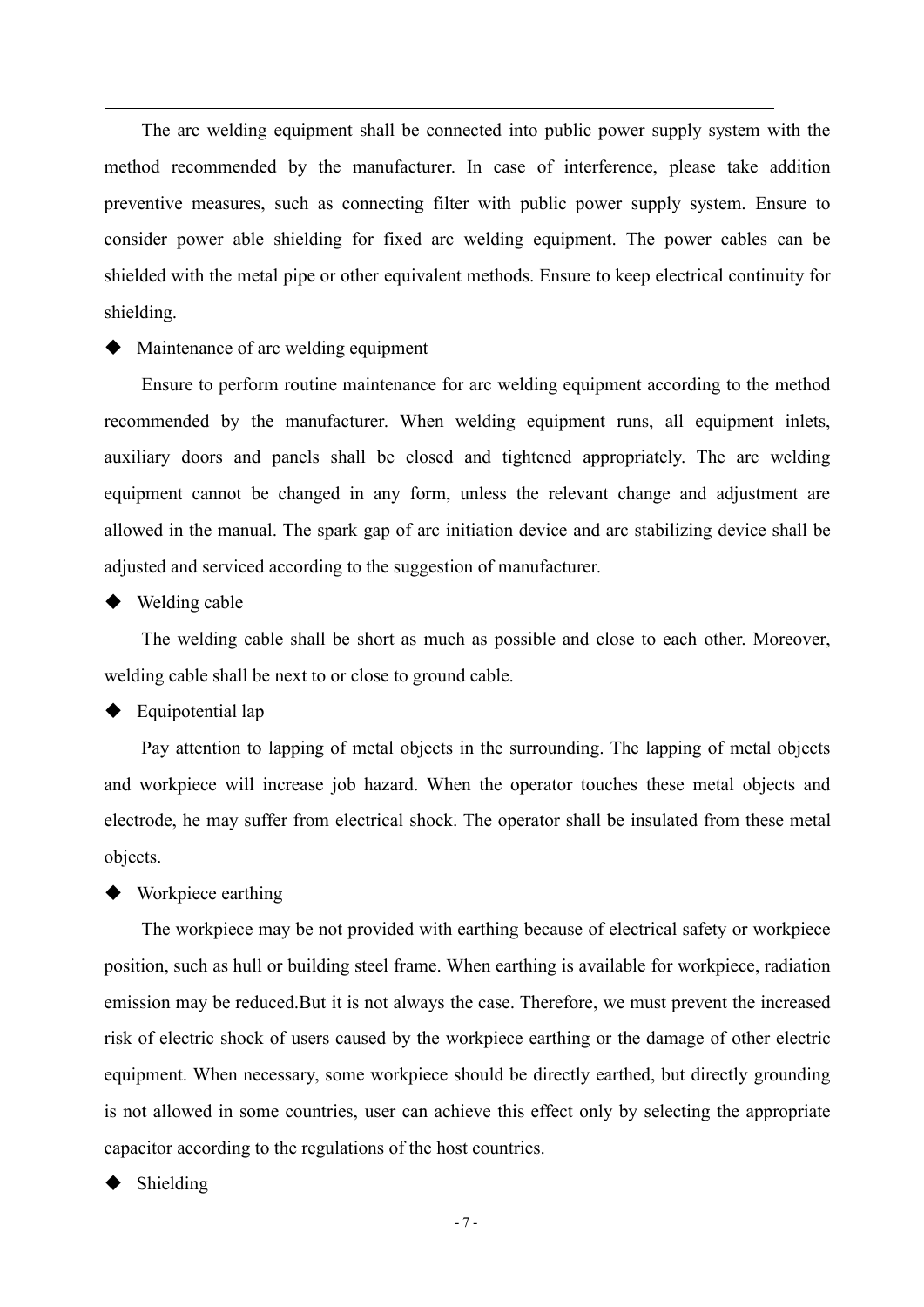The shielding of surrounding equipment and other cables can reduce the electromagnetic interference. The whole welding area can be shielded for special applications.

## **Main technical information**

1. Main technical parameter

| Model                     | <b>TIG-200</b>            |            |  |
|---------------------------|---------------------------|------------|--|
| Rated input voltage(V)    | 1PH AC220V±15%, 50/60Hz   |            |  |
|                           | <b>MMA</b>                | <b>TIG</b> |  |
| Rated input power(KVA)    | 4.6                       | 3.5        |  |
| Rated input current $(A)$ | 21                        | 16         |  |
| No-load voltage(V)        | 56V                       |            |  |
| Output current(A)         | 20-130                    | 20-150     |  |
| <b>Rated Output</b>       | 130A/25.2V                | 150A/16V   |  |
| Rated duty cycle(%)       | 40%                       |            |  |
| Efficiency(%)             | 70                        |            |  |
| Insulation grade          | $\boldsymbol{\mathrm{F}}$ |            |  |
| Protection grade          | IP21                      |            |  |
| WeightKg)                 | 5                         |            |  |
| Dimension                 | 396*142*268               |            |  |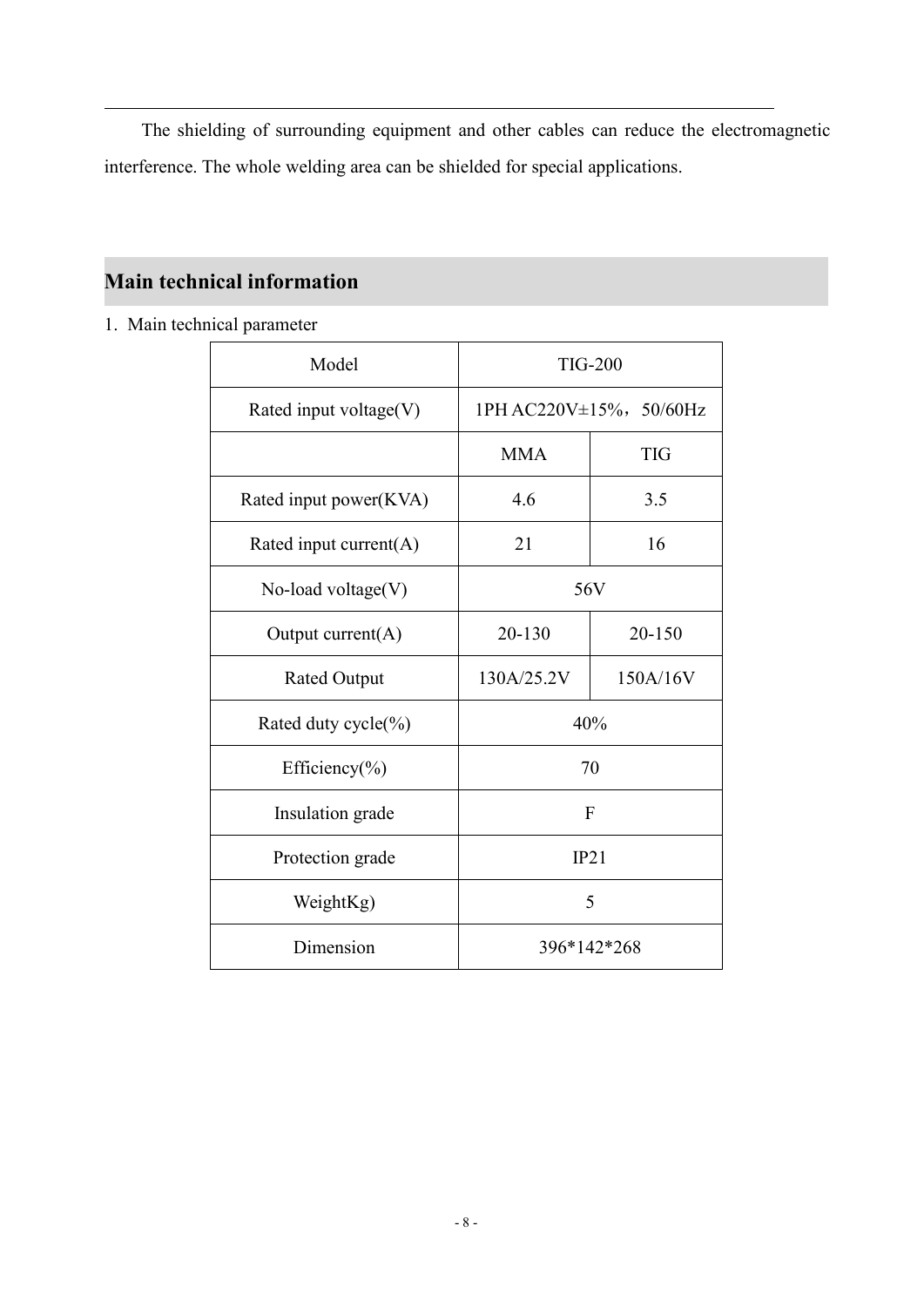#### **Installation**

#### **1. Environment**

- Install in a dry environment with humidity less than 90% at 20℃ and 50% at 40℃.
- The temperature should be in the range of -10 °C -40 °C when welding, and -20 °C -55 °C for storage and transportation.
- Shelter the machine from direct sunshine and rain.Avoid raindrops.
- $\blacklozenge$  Avoid using it in an environment with strong air flow when TIG welding.
- $\blacklozenge$  The inclination of the welding power is less than  $10^0$  the altitude no more than 1000m.
- Avoid using it in a dusty, acid or other corrosive environment.
- The machine should be placed more than 20cm from the wall, and more than 10cm from other welding machines.

#### **2. Requirement of the input power source**

- Waveform: standard pure sine wave
- $\blacklozenge$  Fluctuation range: 220V  $\pm 15\%$
- Frequency: 50Hz/60Hz
- 3. **Input power**

| Model                    |                 | <b>TIG-200</b>                |  |  |  |
|--------------------------|-----------------|-------------------------------|--|--|--|
| Input power              |                 | 1PH AC220V $\pm$ 15%, 50/60Hz |  |  |  |
| Min. power of power grid |                 |                               |  |  |  |
| Input                    | Fuse            | 40                            |  |  |  |
| protection               | Circuit breaker | 63                            |  |  |  |
|                          | input           | $2.5$ mm <sup>2</sup>         |  |  |  |
| Cable                    | output          | $16$ mm <sup>2</sup>          |  |  |  |
|                          | ground          | $2.5$ mm <sup>2</sup>         |  |  |  |

Enlarge the input, output and grounding cable according to the cable length.

Remark: the specifications of fuse and circuit breaker in the table above are only for reference.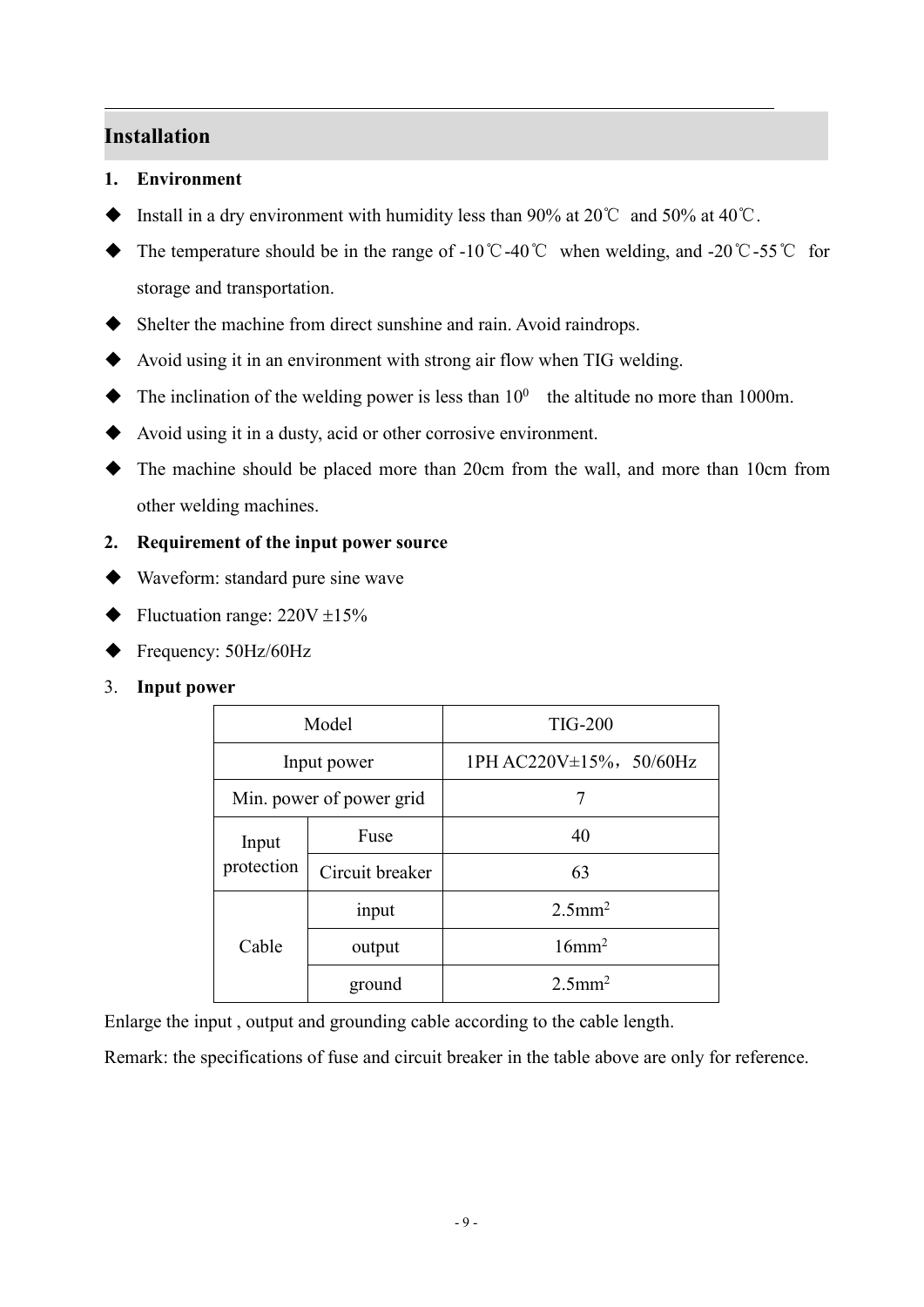#### 4. **Installation of the machine**

The power supply of this series of products should be single phase AC 220V 50/60Hz. Use a distribution cabinet with an automatic air switch. Ensure safe grounding.

#### 4.1 **MMA welding**:

- Connect welding cable to the machine.
- $\blacklozenge$  Turn off the machine.
- Connect the input cable to the distribution cabinet, switch on.

#### 4.2 **Hot/Cold TIG welding**:

- Connect the earth cable to the positive pole, TIG torch to the negative pole.
- $\blacklozenge$  Connect the hose to the machine and gas bottle.
- Turn off the machine.
- Connect the input cable to the distribution cabinet, switch on.

#### 4.3 **Clean welding**:

- Connect the earth cable to the positive pole, TIG torch to the negative pole.
- $\blacklozenge$  Turn off the machine.
- Connect the input cable to the distribution cabinet, switch on.

#### **Model establishment and illustration**

TIG series welding machine model establishment and description as shown in figure 1:



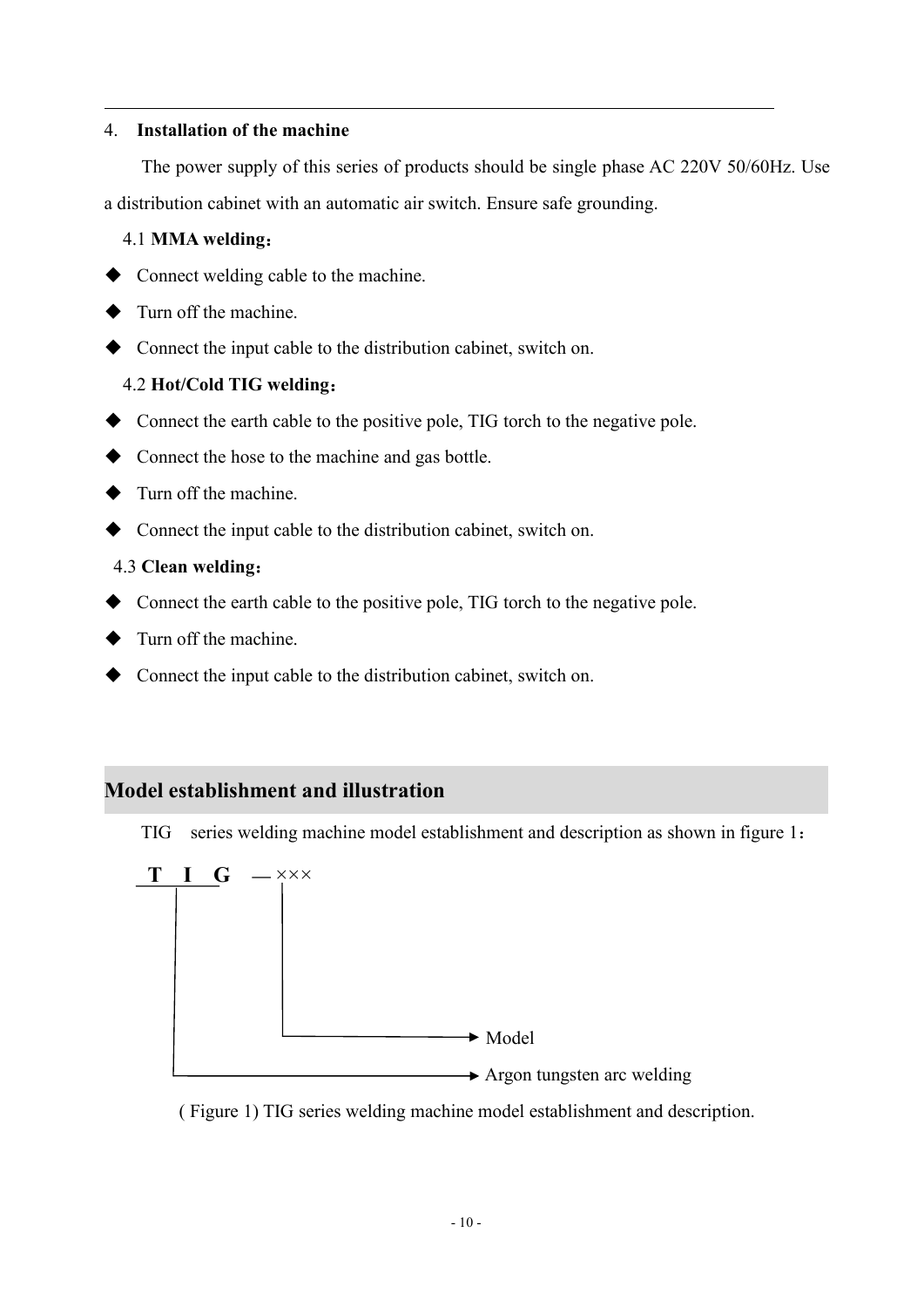#### **Brief description of the principle**

The schematic diagram of the TIG series welding machine is show figure 2:



( Figure 2) Welding machine schematic

The welding machine adopts IGBT high frequency inverter technology, power frequency 220V or 380V power input, direct rectification and then sent to the inverter composed of IGBT and other components to become high frequency alternating current, high frequency alternating current obtained after inverter is passed through high frequency transformer after the step-down,high frequency rectifier rectifies and filters, the output is suitable for the DC current of the welding. Through this process, the dynamic response of the welder is improved, the volume and weight of the transformer and the reactor are reduced, and the efficiency of the whole machine is improved.

The design of the control circuit enables the welder to always achieve good welding process performance when external conditions change(such as grid voltage fluctuations and different output cable lengths).It is easy to arc,the are is stable,the weld is well formed,and the welding current can be continuously adjusted.

TIG-p series welding machine output characteristics such as shown in figure 3:



(3a)TIG welding output characteristics (3b)MMA welding output characteristics MMA/TIG welding output characteristics: Drooping characteristics.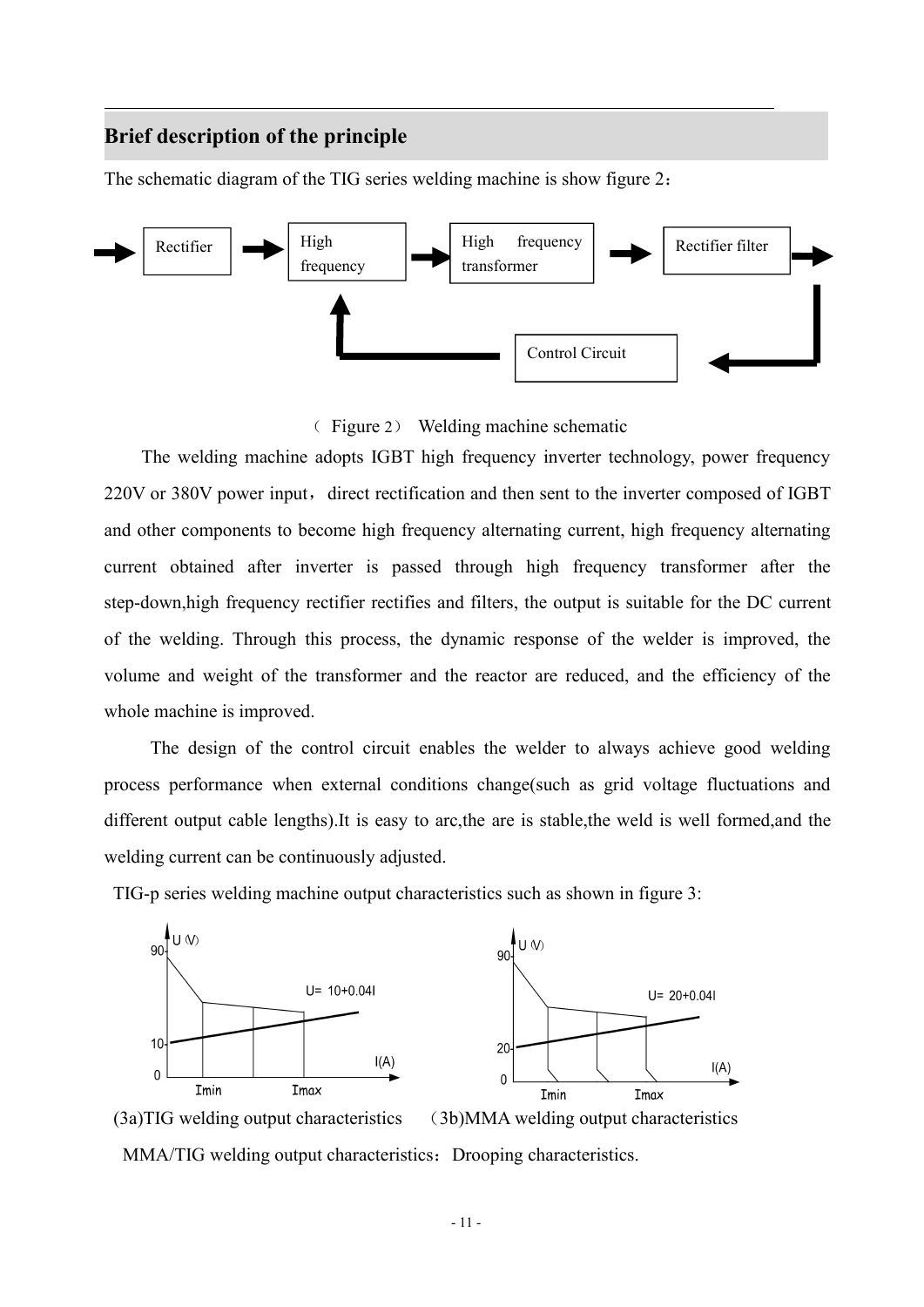## **Operation and instruction**

- 1. Function
- 1.1 Welding machine front panel

As shown in table 4, control panel is used for selecting functions and setting data of welding machine. Control panel including digital display, adjusting knobs, selection keys and LED indicator lights.



(Figure 4) TIG-250GC Panel

- 1.1.1 Function、parameter introduction
	- 1 Function selector: (The left first)



Function selector: Switch Clean and TIG function; Under TIG model, long press to enter interval mode(interval lights on);

2 Function selector: (The right first)



Function selector: Switch current, Gas time delay, long press save; Switch interval and current under Interval mode;

3 Parameter adjustment button:

Adjust the value of each parameter, keep long press can adjust roughly;

 $(4)$  Digital tube:



Display the values of each parameter;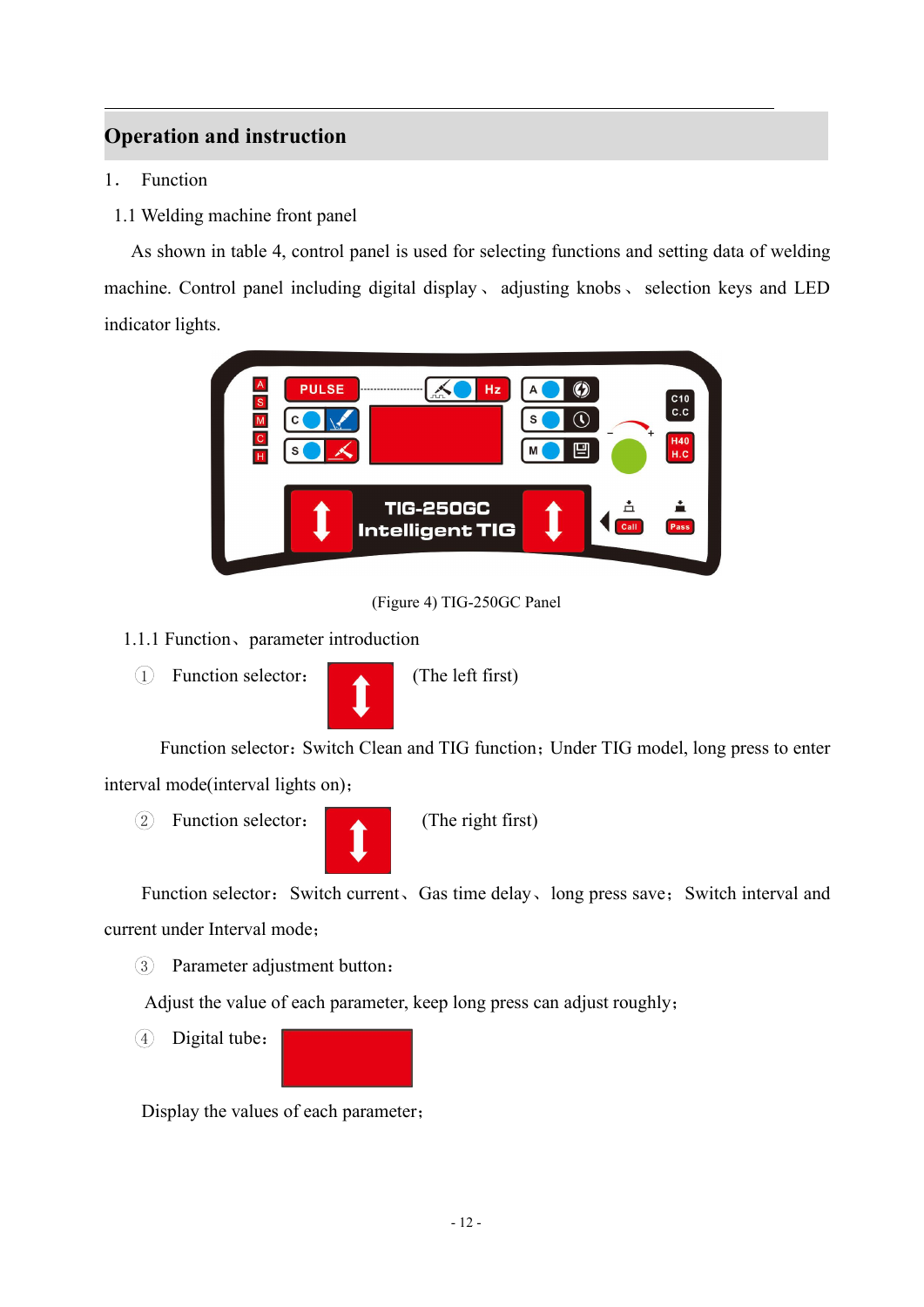$(5)$  Welding function indicator light:

Clean, clean the color of the workpiece after argon arc welding; TIG;

TIG Interval, similar to automatic spot welding function;

6 Parameter light:

 $\odot$ 

**Hz** 

 $\mathbf c$ 

 $\mathbf{s}$ 

 $\mathbf{A}$ 

Current light; adjust the current value under Clean and TIG mode; Cold clean C5-C9, hot clean H10-H40 under Clean mode;

Under TIG interval mode, the lamp is on to adjust the current value, and the

lamp is off to adjust the interval time;



Gas delay indicator; Under TIG mode, the time range of adjusting gas delay is 0-10s;

Under TIG interval mode, gas delay time fixed in 2.5S;



Storage indicator; Under TIG, TIG interval mode, long press the parameter selection button to store welding parameters and built-in parameters; There are 9 channels respectively, channel 0-4 store the self-tuning parameters and channel 5-8 save the Built-in parameters;

Save Function: For example, select channel  $\theta$  in advance, adjust the corresponding parameters, and then long press the parameter selection button to automatically jump to the next channel, and the parameters of channel 0 will be saved;And so on;

Built-in parameters in TIG welding mode: U5-D0.8, spot welding 0.8mm workpiece;

U6-L0.8, Continuous welding 0.8mm workpiece;

U7-D3.0, spot welding 3.0mm workpiece;

U8-L3.0, Continuous welding 3.0mm workpiece;

Built-in parameters in TIG interval welding mode: P5-P8, weld 0.6mm, 1.0mm, 1.5mm, 3.0mm workpiece;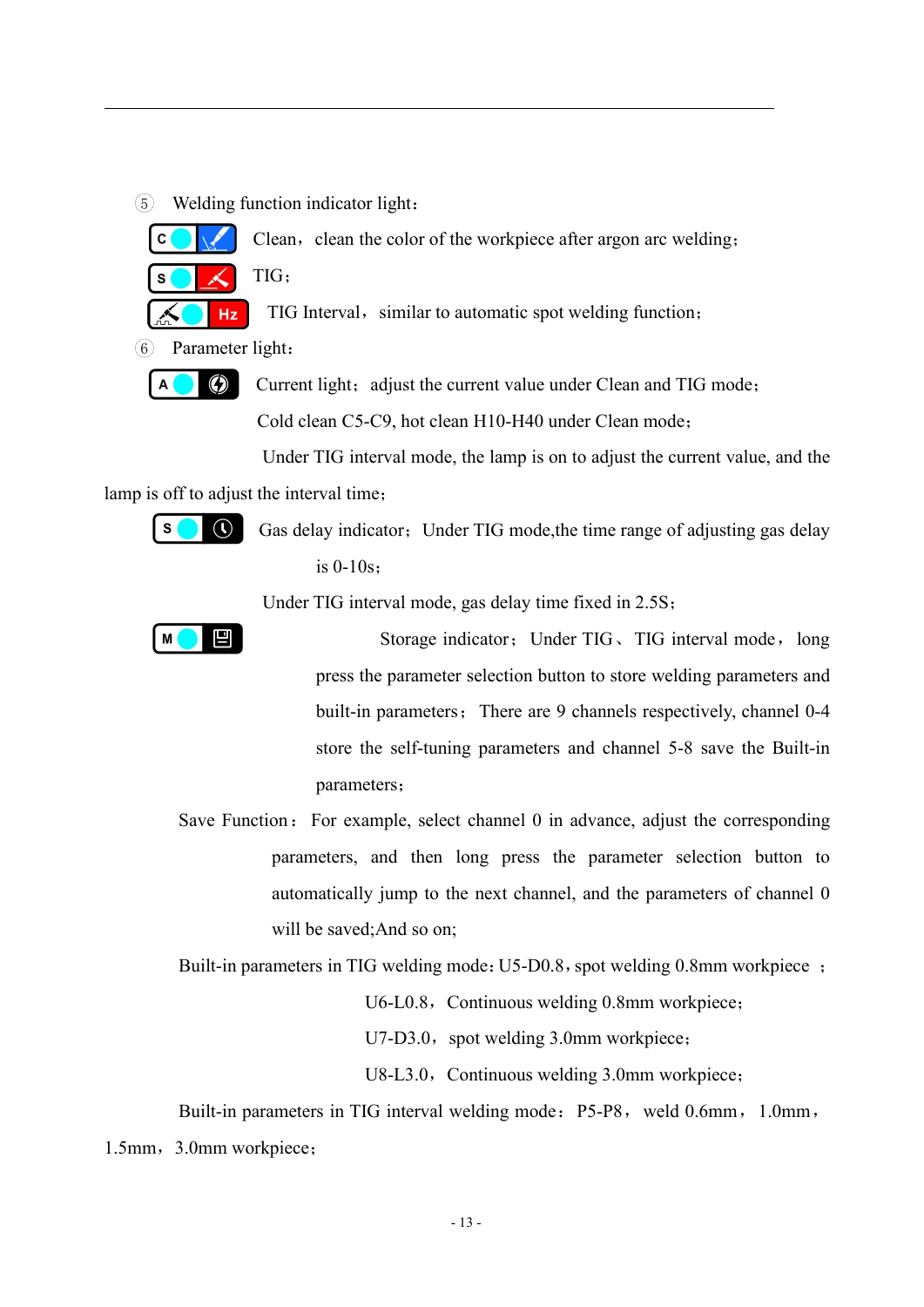#### 7 protected code:

Display OC, indicating welding machine overheat or overcurrent protection;

Overheat protection is that the internal temperature of the machine is overheated, and the machine can be restored to normal after cooling without load;

Overcurrent protection is unrecoverable when the machine is turned on without load, and there may be original damage inside the machine. This situation needs to be carefully handled and confirmed before starting the machine; If it is a misjudgment, just restart the machine。



(Figure 5) TIG-250MGC Panel

1 Function selector (The left first)



Function selector: switch Clean, TIG, electrowelding functions; In TIG welding mode, long press to enter interval mode (interval light is on);

2 Parameter selection key (The right first)

Function selector: switch current, gas delay time, long press save; Under interval mode, switch interval, current:

3 Parameter adjustment knob:

Adjust the value of each parameter, keep long press can adjust roughly;

Under MMA mode: Light touch knob, select the electrode diameter  $(1.6/2.0/2.5/3.2)$  from small to large, and adjust the knob to change the current on the electrode;

 $(4)$  Digital tube:

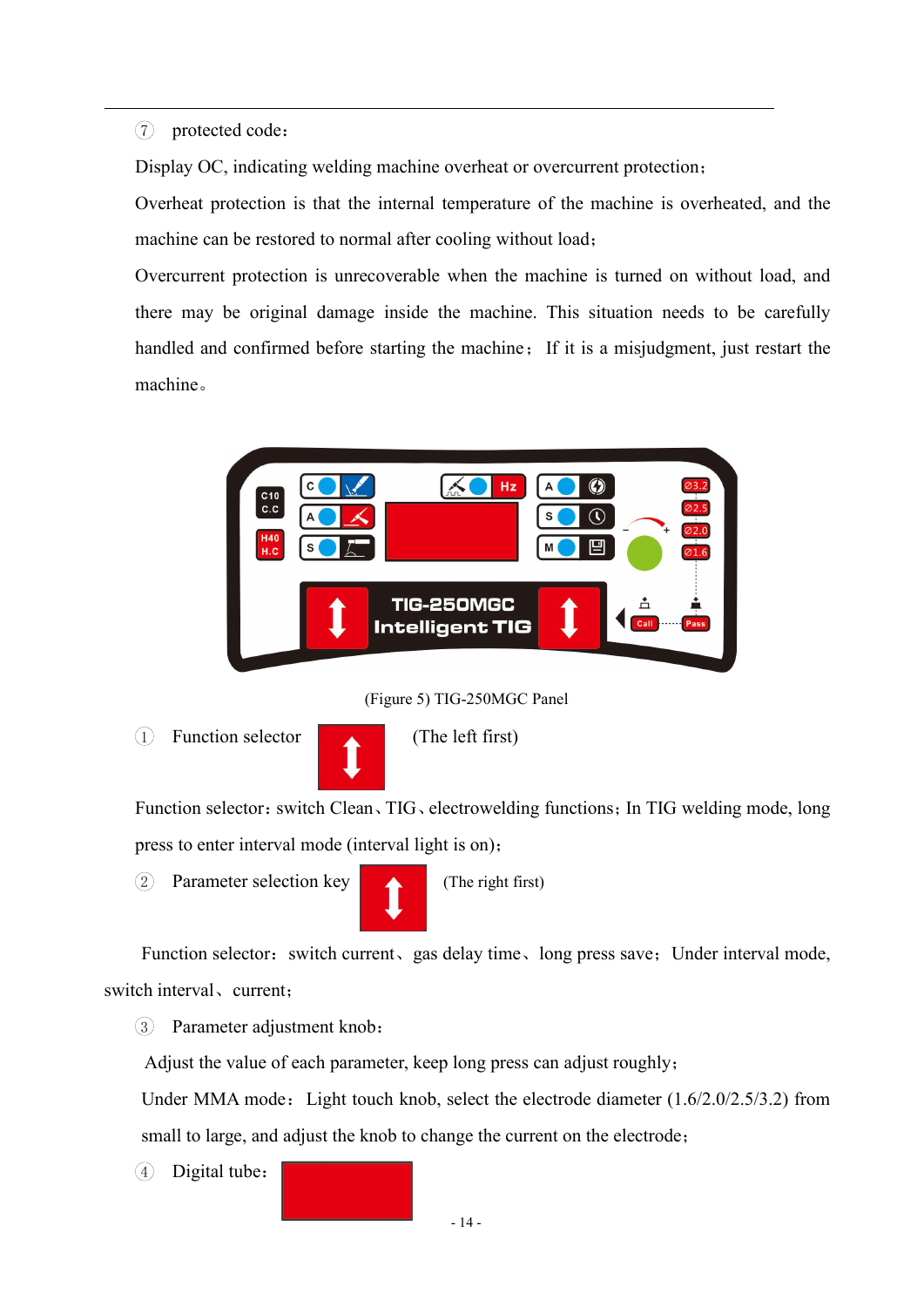Display the values of each parameter;

 $(5)$  Welding function indicator light:



CLEAN, clean the color of the workpiece after argon arc welding;

TIG;

MMA;

Hz TIG Interval, similar to automatic spot welding function;

6 Parameter light:



Current light; adjust the current value under Clean and TIG mode; Cold clean C5-C9, hot clean H10-H40 under Clean mode;

Under TIG interval mode, the lamp is on to adjust the current value, and the

lamp is off to adjust the interval time;



Gas delay indicator; Under TIG mode, the time range of adjusting gas delay is 0-10s;

Under TIG interval mode, gas delay time fixed in 2.5S;

 $M$ 凹 Storage indicator; Under TIG, TIG interval mode, long press the parameter selection button to store welding parameters and built-in parameters ; There are 9 channels respectively, channel 0-4 store the self-tuning parameters and channel 5-8 save the Built-in parameters;

Save Function : For example, select channel 0 in advance, adjust the corresponding parameters,and then long press the parameter selection button to automatically jump to the next channel, and the parameters of channel 0 will be saved;And so on;

Built-in parameters in TIG welding mode: U5-D0.8, spot welding 0.8mm workpiece;

U6-L0.8, Continuous welding 0.8mm workpiece;

U7-D3.0, spot welding 3.0mm workpiece;

U8-L3.0, Continuous welding 3.0mm workpiece;

Built-in parameters in TIG interval welding mode: P5-P8, weld 0.6mm, 1.0mm, 1.5mm, 3.0mm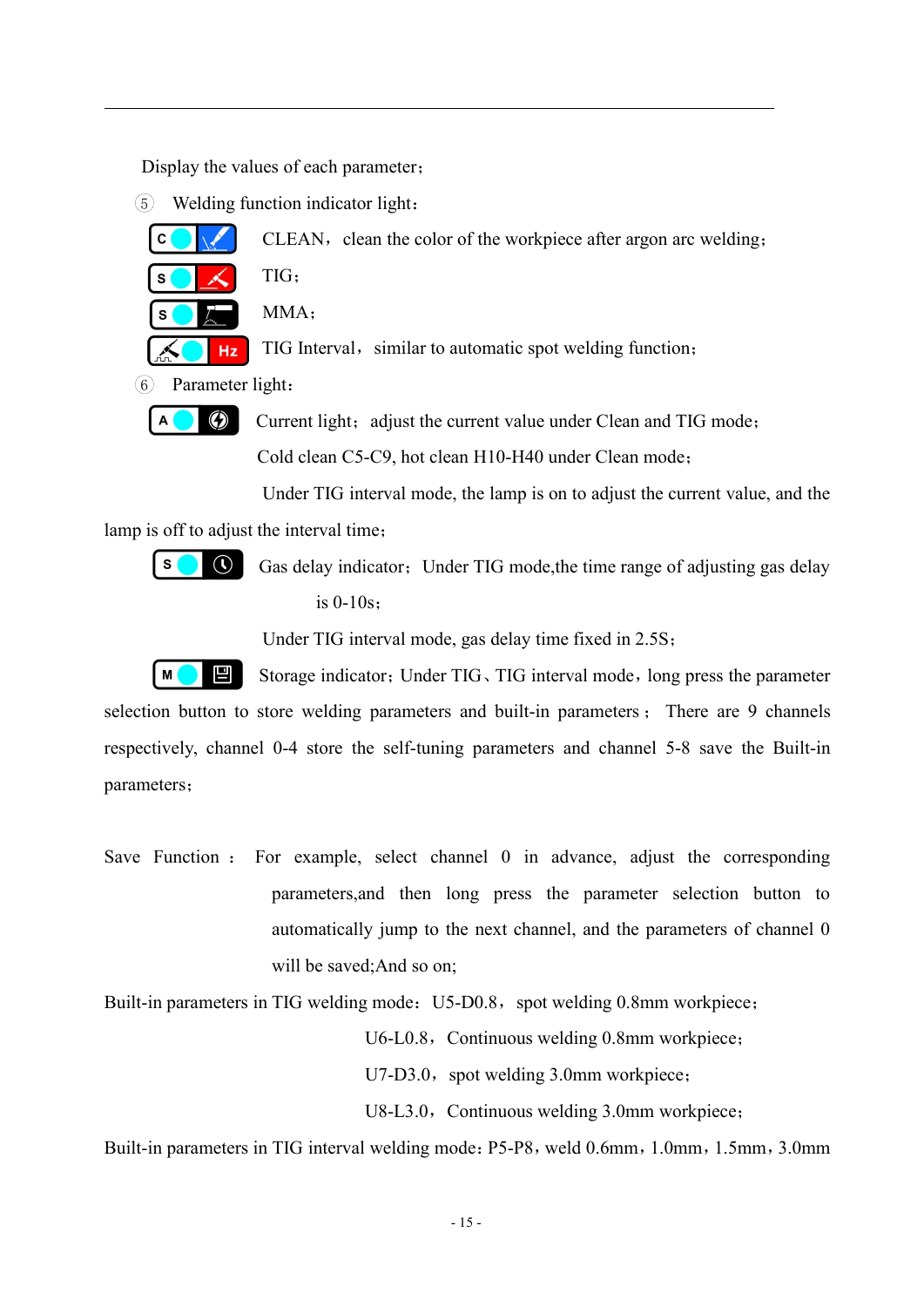workpiece;

8 protected code:

Display OC, indicating welding machine overheat or overcurrent protection;

Overheat protection is that the internal temperature of the machine is overheated, and the machine can be restored to normal after cooling without load;

Overcurrent protection is unrecoverable when the machine is turned on without load, and there may be original damage inside the machine. This situation needs to be carefully handled and confirmed before starting the machine; If it is a misjudgment, just restart the machine。



Function selector: switch current、gas delay、cold welding time、long press to save;

3 Parameter adjustment knob:

Adjust the value of each parameter, keep long press can adjust roughly;

4 Digital tube:



Display the values of each parameter;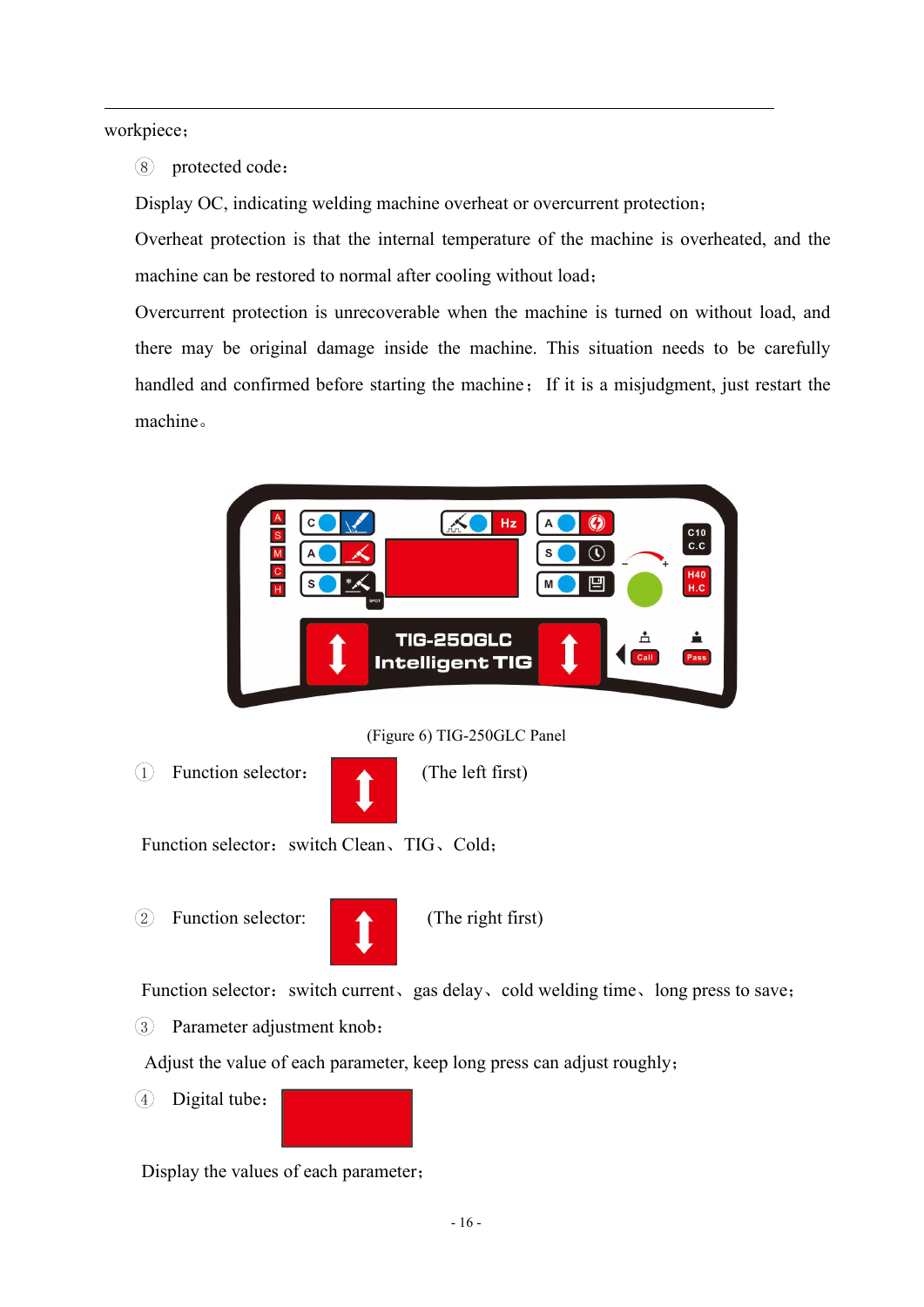5 Welding function indicator light:



CLEAN, clean the color of the workpiece after argon arc welding;

TIG;

COLD , Suitable for sheet welding, can reduce the degree of workpiece

discoloration;

 $\mathbf{s}$ 

6 Parameter light:

**Hz** Adjust interval time under Cold welding mode;



 $\mathbf{s}$ 

M

Current indicator light; Adjust current value under Clean、TIG mode; Cold clean C5-C9, hot clean H10-H40 under Clean mode;

It's useless under Cold welding mode;



- Under Cold mode: Adjusting welding time 1-250ms, It has the effect of reducing welding temperature. The range of 1-200ms has the effect of reducing the welding temperature. The smaller the value, the lower the temperature, and the smaller the degree of workpiece discoloration; The range of 200-250ms has the effect of heat interval pulse, continuous spot welding output to meet the requirements of penetration control, the degree of workpiece color is close to ordinary argon arc welding;
	- е Save indicator light ; Long press the parameter selection key to store welding parameters and built-in parameters under TIG and COLD mode; Both mode have 9 channels, 0-4 channels store self-adjusting parameters and 5-8 built-in parameters;
		- Storage function: for example, select channel 0 in advance, adjust the corresponding parameters, and then long press the parameter selection key to automatically jump to the next channel, and the parameters of channel 0 will be saved; And so on...

Built-in parameters in TIG welding mode: U5-D0.8, spot welding 0.8mm workpiece;

U6-L0.8, Continuous welding 0.8mm workpiece;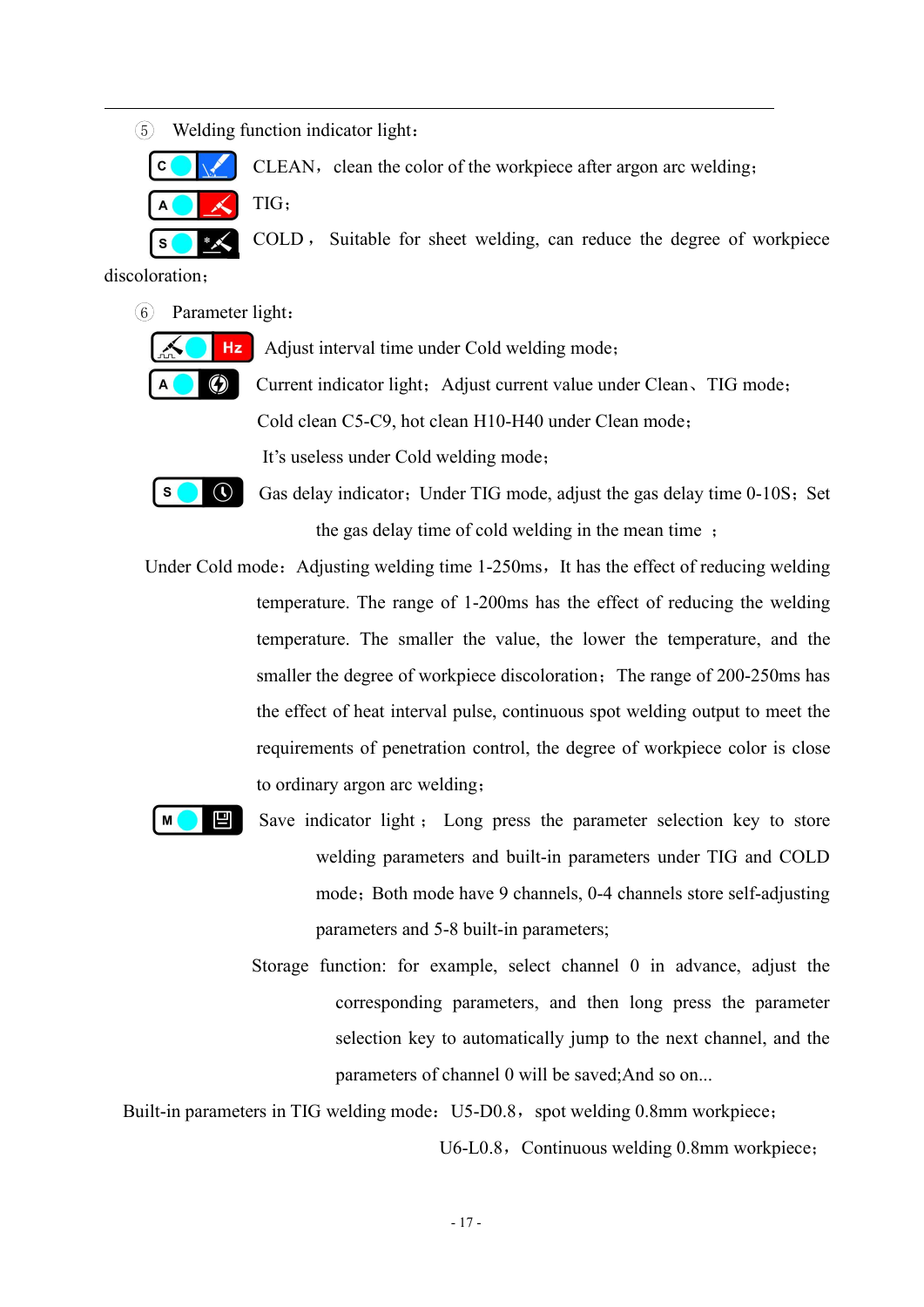U7-D3.0, spot welding 3.0mm workpiece;

U8-L3.0, Continuous welding 3.0mm workpiece;

Built-in parameters in cold welding mode: C5-C8, welding 0.4mm,0.8mm,1.5mm,2.0mm workpiece;

9 protected code:

Display OC, indicating welding machine overheat or overcurrent protection;

Overheat protection is that the internal temperature of the machine is overheated, and the machine can be restored to normal after cooling without load;

Overcurrent protection is unrecoverable when the machine is turned on without load, and there may be original damage inside the machine. This situation needs to be carefully handled and confirmed before starting the machine; If it is a misjudgment, just restart the machine。



Parameter selection key: Switch current, gas delay, cold welding time, interval time, long press to save;

3 Parameter adjustment knob:

Adjust the size of each parameter value, keep long press can adjust roughly;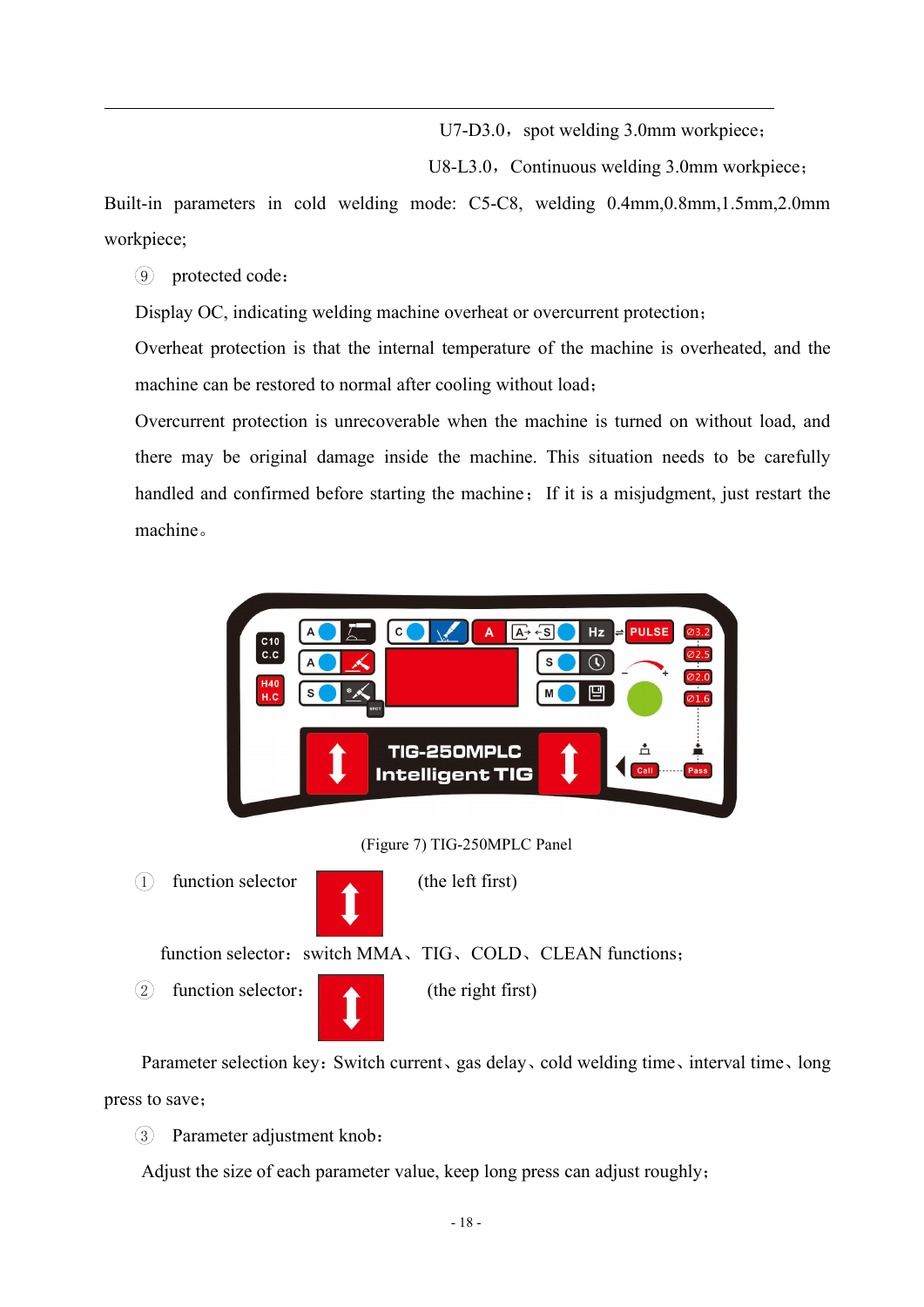Under MMA: Gently touch the knob to select the electrode diameter  $(1.6/2.0/2.5/3.2)$  from small to large, and adjust the knob to change the current on the corresponding electrode;

(4) Digital tube:

Display the values of each parameter;

5 Welding function indicator light:



COLD , Suitable for sheet welding, can reduce the degree of workpiece

discoloration;

 $\mathbf{s}$ 



CLEAN , clean the color of the workpiece after argon arc welding;

6 Parameter light:

 $A \rightarrow -S$ Hz Current, interval indicator; adjust the current value under cleaning and TIG mode;

Adjust the interval time under Cold mode;

Cold clean C5-C9, hot clean H10-H40 under Clean mode;



 $\mathsf{M}\xspace$ 

凹

Gas delay indicator; Under TIG mode, adjust the gas delay time 0-10S; Set the gas delay time of cold welding in the mean time;

Under Cold moode: Adjust the welding time 1-250ms, 1-200ms range has the effect of reducing the welding temperature, the smaller the value, the lower the temperature, the smaller the degree of workpiece discoloration ; The range of 200-250ms has the effect of inter-heat insulation pulse, continuous spot welding output, to meet the requirements of penetration control, the degree of workpiece color is close to ordinary argon arc welding;

> Save indicator light; Long press the parameter selection key to store welding parameters and built-in parameters under TIG and COLD mode; Both mode have 9 channels, 0-4 channels store self-adjusting parameters and 5-8 built-in parameters;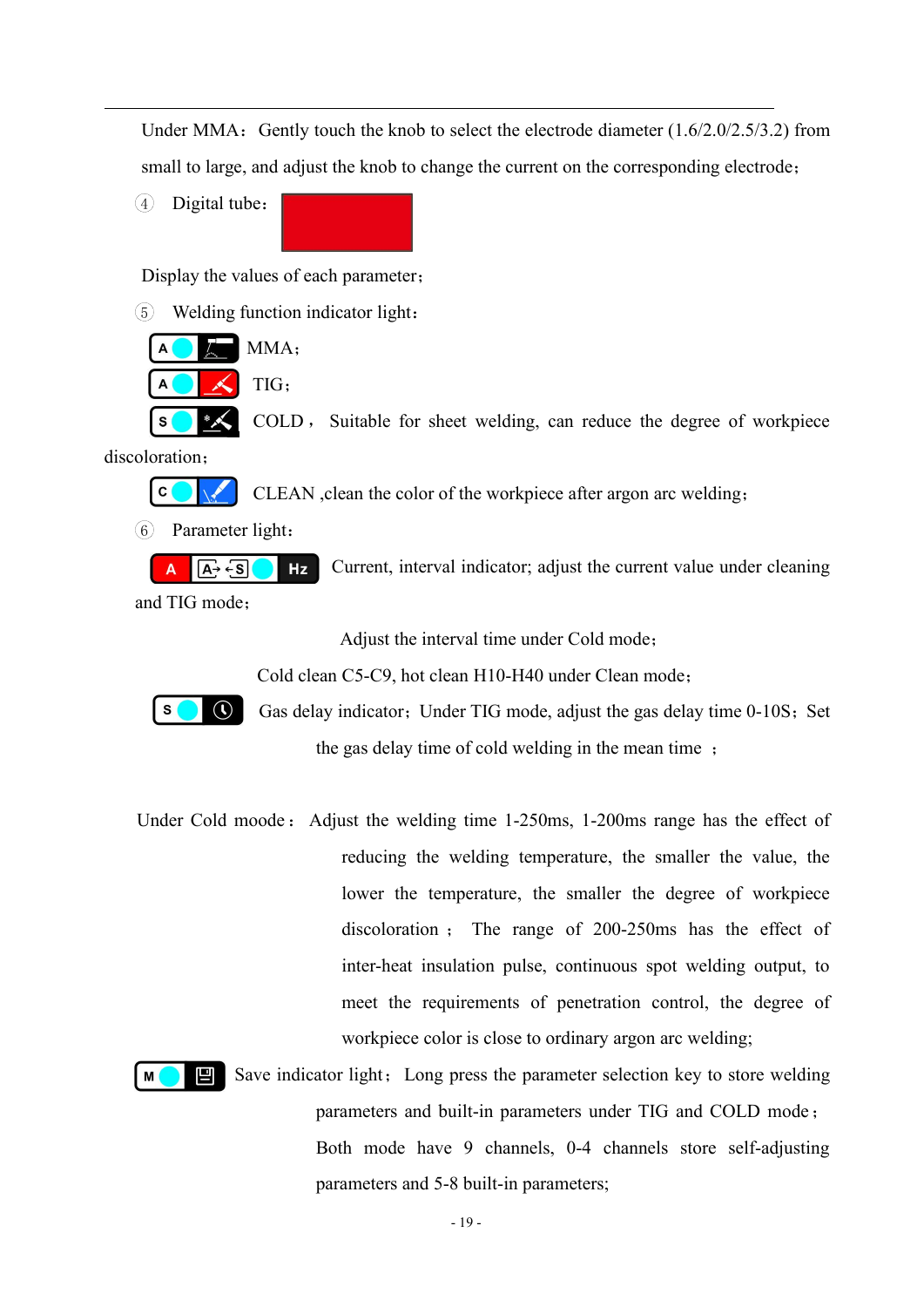Storage function: for example, select channel 0 in advance, adjust the corresponding parameters, and then long press the parameter selection key to automatically jump to the next channel, and the parameters of channel 0 will be saved; And so on...

Built-in parameters in TIG welding mode: U5-D0.8, spot welding 0.8mm workpiece;

U6-L0.8, Continuous welding 0.8mm workpiece;

U7-D3.0, spot welding 3.0mm workpiece;

U8-L3.0, Continuous welding 3.0mm workpiece;

Built-in parameters in cold welding mode:C5-C8 0.4mm,0.8mm,1.5mm,2.0mm workpiece;

⑨ protected code:

Display OC, indicating welding machine overheat or overcurrent protection;

Overheat protection is that the internal temperature of the machine is overheated, and the machine can be restored to normal after cooling without load;

Overcurrent protection is unrecoverable when the machine is turned on without load, and there may be original damage inside the machine. This situation needs to be carefully handled and confirmed before starting the machine; If it is a misjudgment, just restart the machine。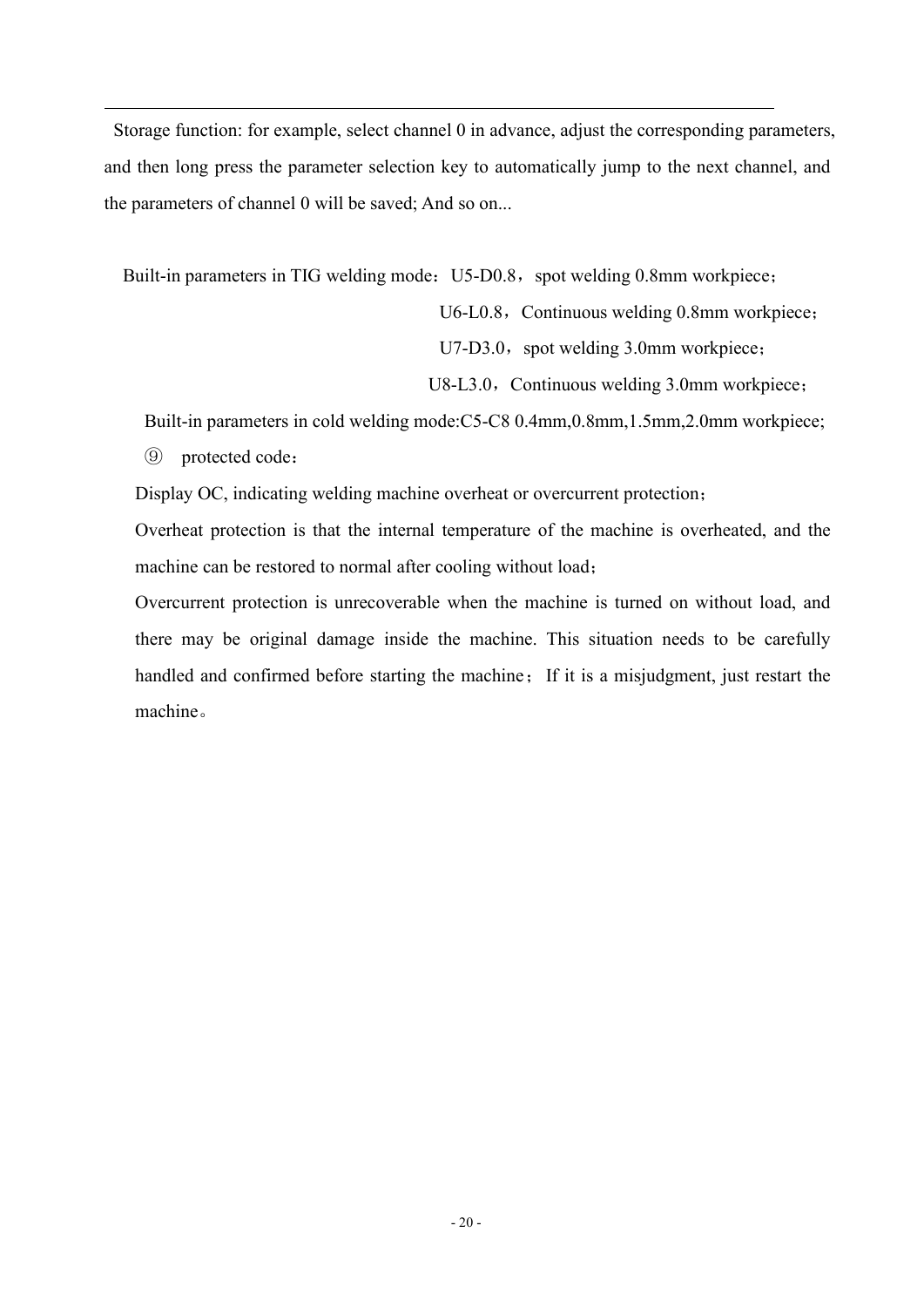#### 1.1.2 Welding output interface

From the left in order is:

 $(1)$  Positive output fast socket: connect the electrode holder when on MMA mode; connect ground clamp when hot welding、cold welding、clean;

2 Welding torch switch: connect with TIG torch and cleaning torch switch;

3 Negative output fast socket: connect the ground clamp when on MMA mode; connect the cleaning torch fasst plug when on CLEAN mode;

4 Negative output gas-electric connector: connect the TIG torch electrical contact when hot welding and cold welding;



#### 2.**Installation instruction**:

Note: Please strictly follow below steps to install and debug!

Before electrical connect operation the user has to turn off the power switch of the distribution panel!

This equipment protection level is IP21,avoid using in rain!

- Connect the welding input power wire to the corresponding voltage level and ≥60A circuit breaker (connect the power wire  $\geq 4^2$ );
- The input power wire should be in good contact with the correspond power terminal or switch ,to prevent oxidation
- Use a multimeter to measure whether the input voltage is in the fluctuation range;
- Connect the yellow-green wire on the power cable and the grounding screw on the rear panel to  $\geq 4^2$  wire and ground well.;
- If the welder is placed on an inclined plane, the welder should be secured so that it does not slip;
- Each welder is equipped with an insulated handle, which can be lifted by hand when moving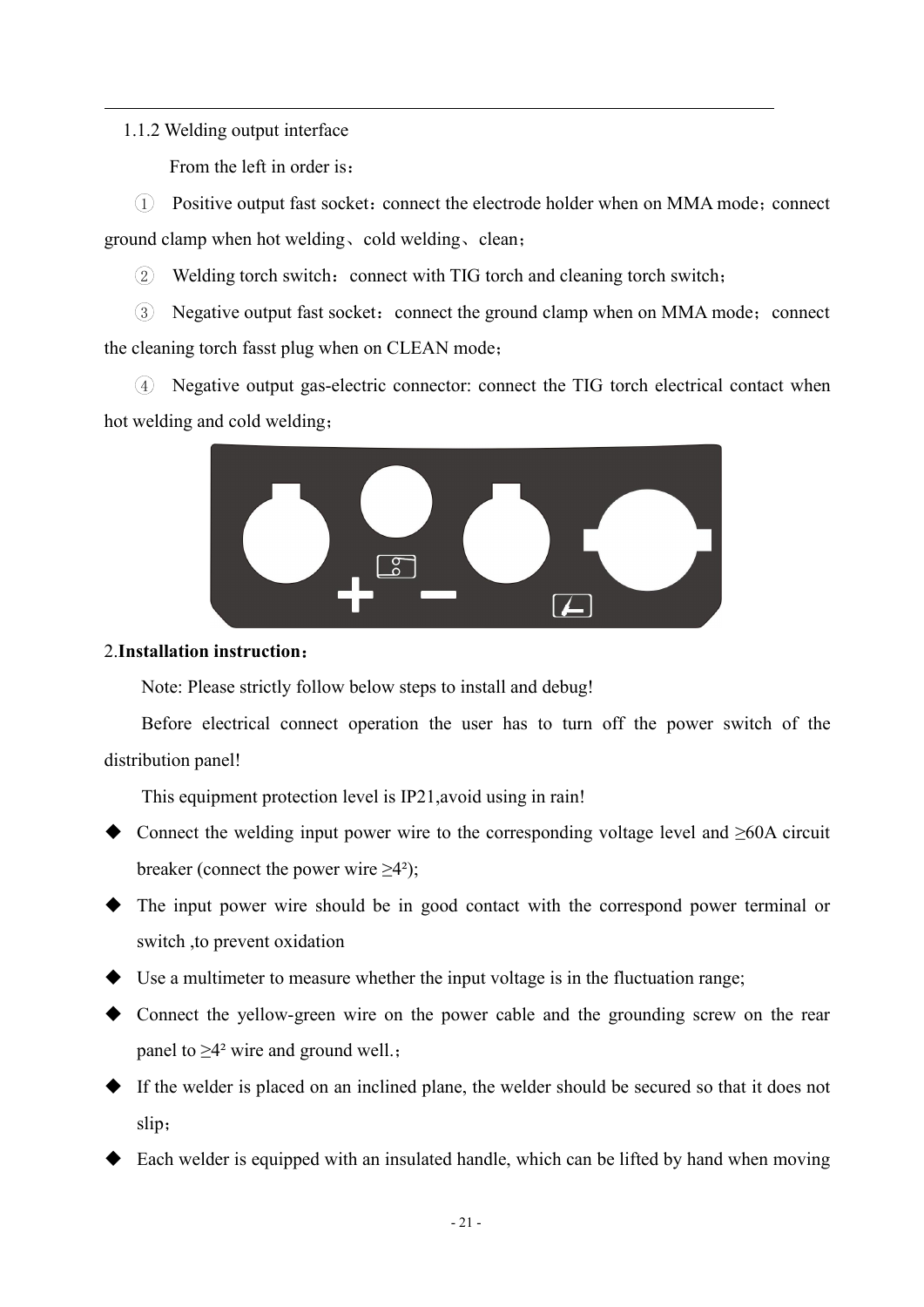the welder

- 2.1 MMA welding
- DC EP: Cathode connect with work piece ("-"), welding torch connect with anode ("+").
- DC EN: Anode connect with work piece  $($ "+"), cathode connect with TIG torch  $($ "-").

The operator can according the base metal and electrode material choose the connection method,Generally, the alkaline electrode is recommended to use DC reverse connection method. Acid welding electrode are not specified.

| Recommended welding<br>Recommended welding<br>current $(A)$<br>voltage $(V)$<br>1.0<br>$20 - 60$<br>20.8-22.4<br>1.6<br>44-84<br>21.76-23.36<br>2.0<br>60-100<br>22.4-24.0<br>2.5<br>80-120<br>$23.2 - 24.8$<br>3.2<br>108-148<br>23.32-24.92<br>4.0<br>140-180<br>24.6-27.2 |                         |  |  |  |
|------------------------------------------------------------------------------------------------------------------------------------------------------------------------------------------------------------------------------------------------------------------------------|-------------------------|--|--|--|
|                                                                                                                                                                                                                                                                              | Electrode diameter (mm) |  |  |  |
|                                                                                                                                                                                                                                                                              |                         |  |  |  |
|                                                                                                                                                                                                                                                                              |                         |  |  |  |
|                                                                                                                                                                                                                                                                              |                         |  |  |  |
|                                                                                                                                                                                                                                                                              |                         |  |  |  |
|                                                                                                                                                                                                                                                                              |                         |  |  |  |
|                                                                                                                                                                                                                                                                              |                         |  |  |  |
|                                                                                                                                                                                                                                                                              |                         |  |  |  |

**Quick check listof welding process**(**Only for reference**)

Note: this table is suitable for low carbon steel welding, other materials can refer to the relevant materials and process manual.

#### 2.2 TIG welding

 $(1)$  Tightly connect the air pipe with the air inlet of the welding machine rear plate; The air supply path should include gas bottle, argon decompression flowmeter and air tube. The connecting part of the air tube should be tied tightly with hose clamp to prevent leakage and air entry.

2 Insert the gas-electric integration interface of the argon welding torch and the welding torch switch into the corresponding position on the panel, and tighten it clockwise.

3 Connect the ground clamp to the positive pole socket.

 $\overline{4}$  Set the required current and gas delay time, set the distance between the tungsten electrode of the argon welding torch and the workpiece as 2-4mm, press the torch switch, ignition arc, then it can work.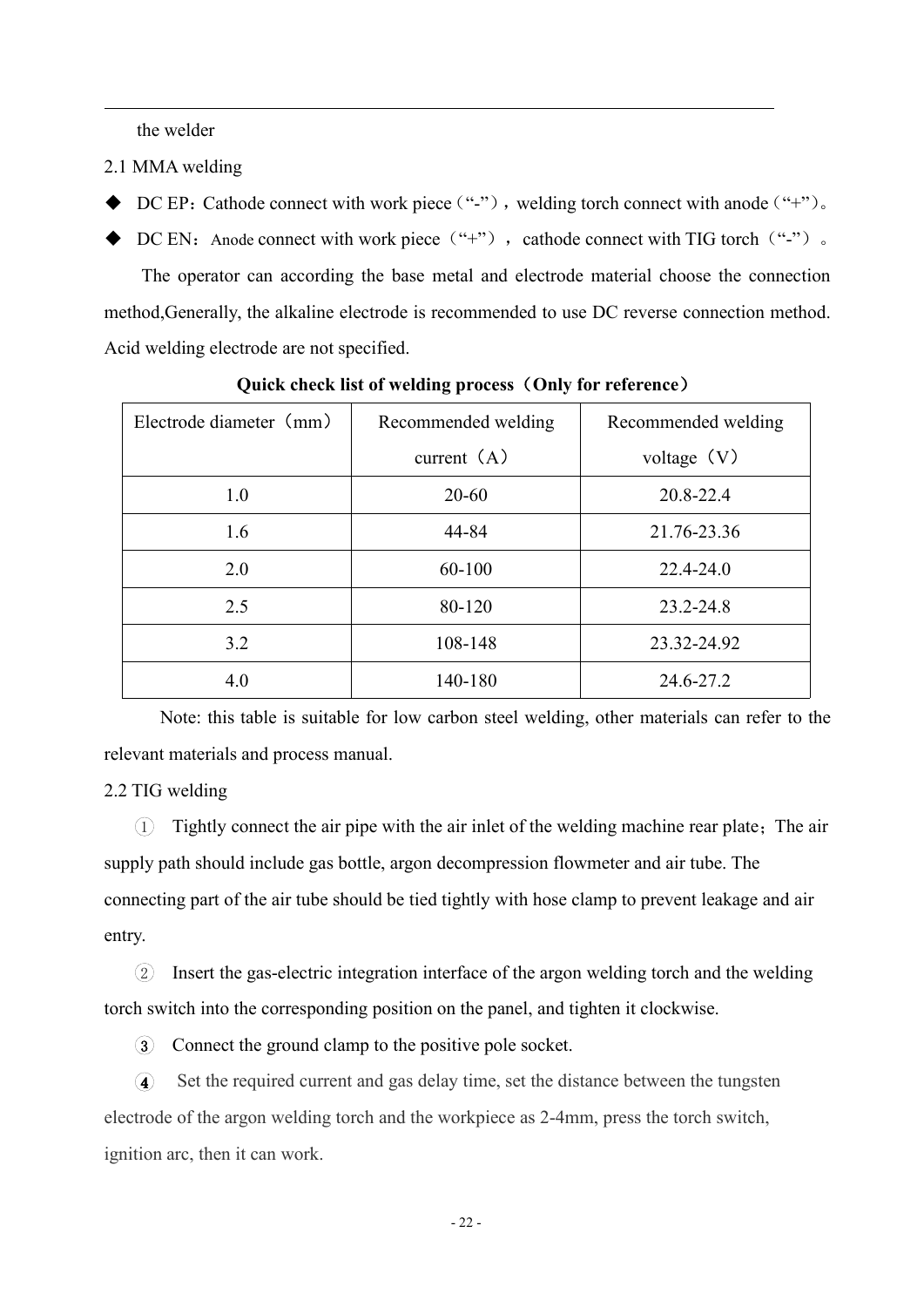| Thickn  | Groov          | Weldin         | Tungsten    | Wire        | current $(A)$ |           | Argon gas volume |           | Nozzle    |  |
|---------|----------------|----------------|-------------|-------------|---------------|-----------|------------------|-----------|-----------|--|
| ess     | $\mathbf e$    | g layer        | diameter    | diameter    |               | (L/min)   |                  |           | diameter  |  |
| (mm)    | shape          |                | (mm)        | (mm)        |               |           |                  |           | (mm)      |  |
|         |                |                |             |             |               |           |                  |           |           |  |
| 0.5     | $\mathbf{I}$ - | $\mathbf{1}$   | 1.5         | $1.0\,$     | 30-50         | $8 - 10$  | $6 - 8$          | $14-16$   | $10\,$    |  |
| $1.0\,$ | shape          | $\mathbf{1}$   | $2.0$       | $1.0 - 2.0$ | 40-60         | $8 - 10$  | $6 - 8$          | $14-16$   | $10\,$    |  |
| 1.5     |                | $\mathbf{1}$   | 2.0         | $1.0 - 2.0$ | 60-80         | $10 - 12$ | $8 - 10$         | $14-16$   | $10-12$   |  |
| $2.0\,$ |                | $\mathbf{1}$   | $2.0 - 3.0$ | $1.0 - 2.0$ | 80-110        | $12 - 14$ | $10 - 12$        | $16 - 20$ | $12 - 14$ |  |
| 2.5     |                | $\mathbf{1}$   | $2.0 - 3.0$ | 2.0         | 110-120       | $12 - 14$ | $10-12$          | $16 - 20$ | $12 - 14$ |  |
| 3.0     |                | $1 - 2$        | 3.0         | $2.0 - 3.0$ | 120-140       | $12 - 14$ | $10-12$          | $16 - 20$ | $14 - 18$ |  |
| $4.0\,$ | $Y -$          | $\overline{2}$ | $3.0 - 4.0$ | $2.0 - 3.0$ | 130-150       | $14-16$   | $12 - 14$        | $20 - 25$ | 18-20     |  |
| 5.0     | shape          | $2 - 3$        | 4.0         | 3.0         | 130-150       | $14 - 16$ | $12 - 14$        | $20 - 25$ | 18-20     |  |
| 6.0     |                | $2 - 3$        | $4.0\,$     | $3.0 - 4.0$ | 140-180       | $14 - 16$ | $12 - 14$        | 25-28     | 18-20     |  |
| 7.0     |                | $2 - 3$        | $4.0\,$     | $3.0 - 4.0$ | 140-180       | $14 - 16$ | $12 - 14$        | 25-28     | $20 - 22$ |  |
| $8.0\,$ |                | $3-4$          | $4.0\,$     | $3.0 - 4.0$ | 140-180       | $14-16$   | $12 - 14$        | $25 - 28$ | $20 - 22$ |  |
| 10      | Double         | $4 - 6$        | 4.0         | $3.0 - 4.0$ | 160-200       | $14-16$   | $12 - 14$        | 25-28     | $20 - 22$ |  |
| 20      | Y shape        | 12             | $4.0\,$     | 4.0         | 200-240       | $12 - 14$ | $10 - 12$        | $20\,$    | 18        |  |
| $22\,$  |                | 12             | $4.0\,$     | $4.0 - 5.0$ | 230-250       | $15 - 18$ | 18-20            | 18-20     | $20\,$    |  |
| 25      |                | $15 - 16$      | $4.0\,$     | $3.0 - 4.0$ | 200-220       | $16 - 18$ | $20 - 26$        | $26 - 30$ | 22        |  |
| 30      |                | $17 - 18$      | 4.0         | $3.0 - 4.0$ | 200-220       | $16 - 18$ | $20 - 26$        | $26 - 30$ | 22        |  |

#### **Titanium and alloy-TIG parameter for reference**

## **Thin stainless steelsheet——TIG parameter (only for reference)**

| thickness<br>(mm) | Joint type | Tungsten<br>diameter<br>(mm) | Wire<br>diameter<br>(mm) | Current type | current $(A)$ | Argon<br>gas volume<br>(L/min) | speed<br>$\text{(cm/min)}$ |
|-------------------|------------|------------------------------|--------------------------|--------------|---------------|--------------------------------|----------------------------|
| 1.0               | butt       | 2                            | 1.6                      | <b>DCEN</b>  | $7 - 28$      | $3 - 4$                        | 12-47                      |
| 1.2               | butt       | 2                            | 1.6                      | <b>DCEN</b>  | 15            | $3 - 4$                        | 25                         |
| 1.5               | butt       | 2                            | 1.6                      | <b>DCEN</b>  | $5-19$        | $3 - 4$                        | $8 - 32$                   |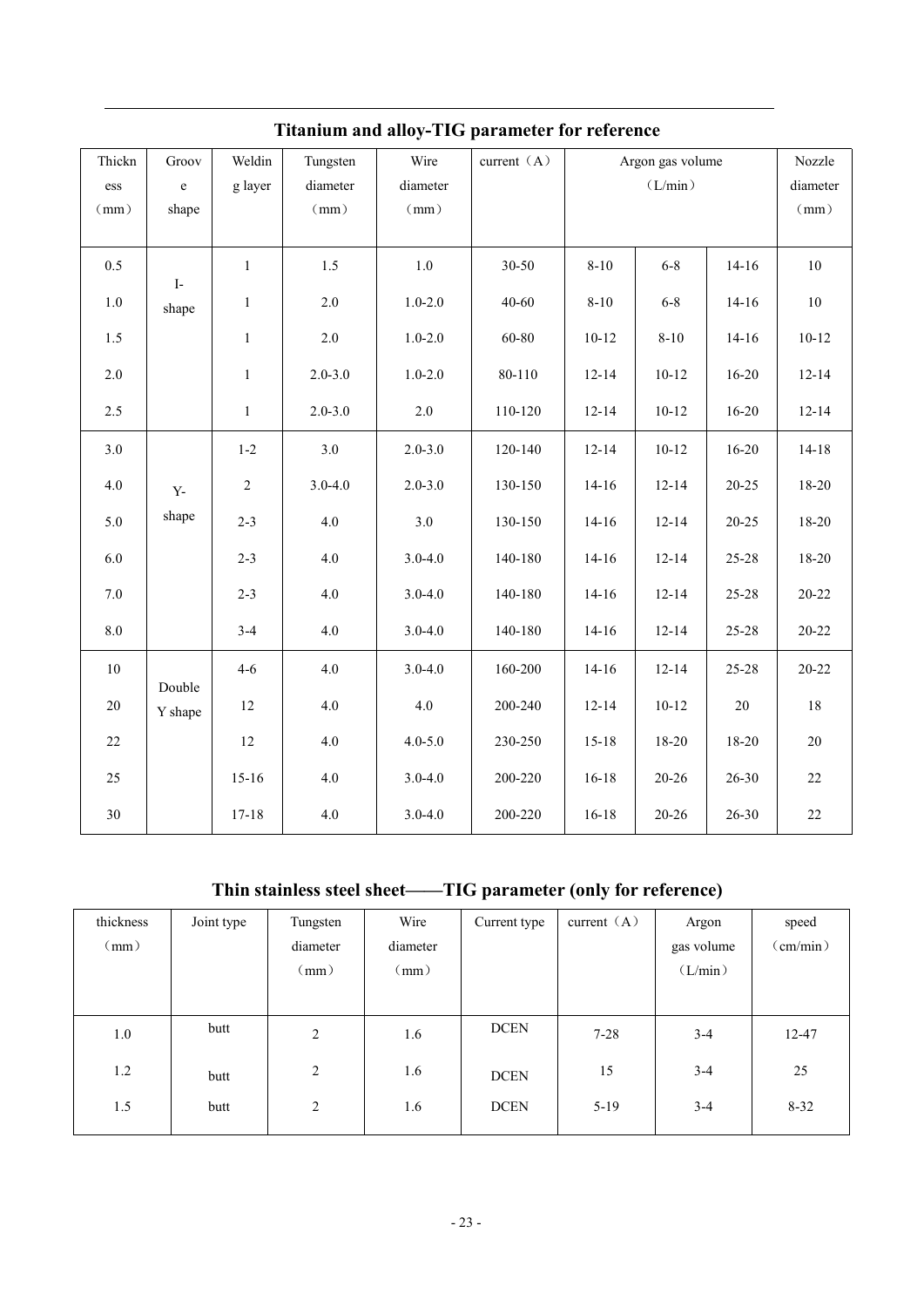2.3 Cold welding

5 Tightly connect the air pipe with the air inlet of the welding machine rear plate;The air supply path should include gas bottle, argon decompression flowmeter and air tube. The connecting part of the air tube should be tied tightly with hose clamp to prevent leakage and air entry.

6 Insert the gas-electric integration interface of the argon welding torch and the welding torch switch into the corresponding position on the panel, and tighten it clockwise.

 $(1)$  Connect the ground clamp to the positive pole socket.

 $\widehat{7}$  Set the required current and gas delay time, set the distance between the tungsten electrode of the argon welding torch and the workpiece as 2-4mm, press the torch switch, ignition arc, then it can work.

The longer the interval, the lower the temperature, welding time 1-250ms, The range of 1-200ms has the effect of reducing the welding temperature. The smaller the value, the lower the temperature, and the smaller the degree of workpiece discoloration; The range of 200-250ms has the effect of heat insulation pulse, continuous spot welding output, to meet the requirements of penetration control, the degree of workpiece color is close to ordinary argon arc welding.

2.4 Cleaning

1 Connect the fast plug of the cleaning torch to the negative fast socket, insert the torch switch, and tighten clockwise;

2 Connect the ground clamp to the positive pole socket.

2 Setthe required welding current, the cleaning torch with cleaning fluid, contact the discoloration welding seam, press the torch switch, ignition arc, then work.

 $\Omega$  When the current value is C5-C9, it is suitable to use the brush type cleaning torch to clean the thin plate, and when H10-H40, it is suitable to use the binding cloth type cleaning torch to clean the thick plate.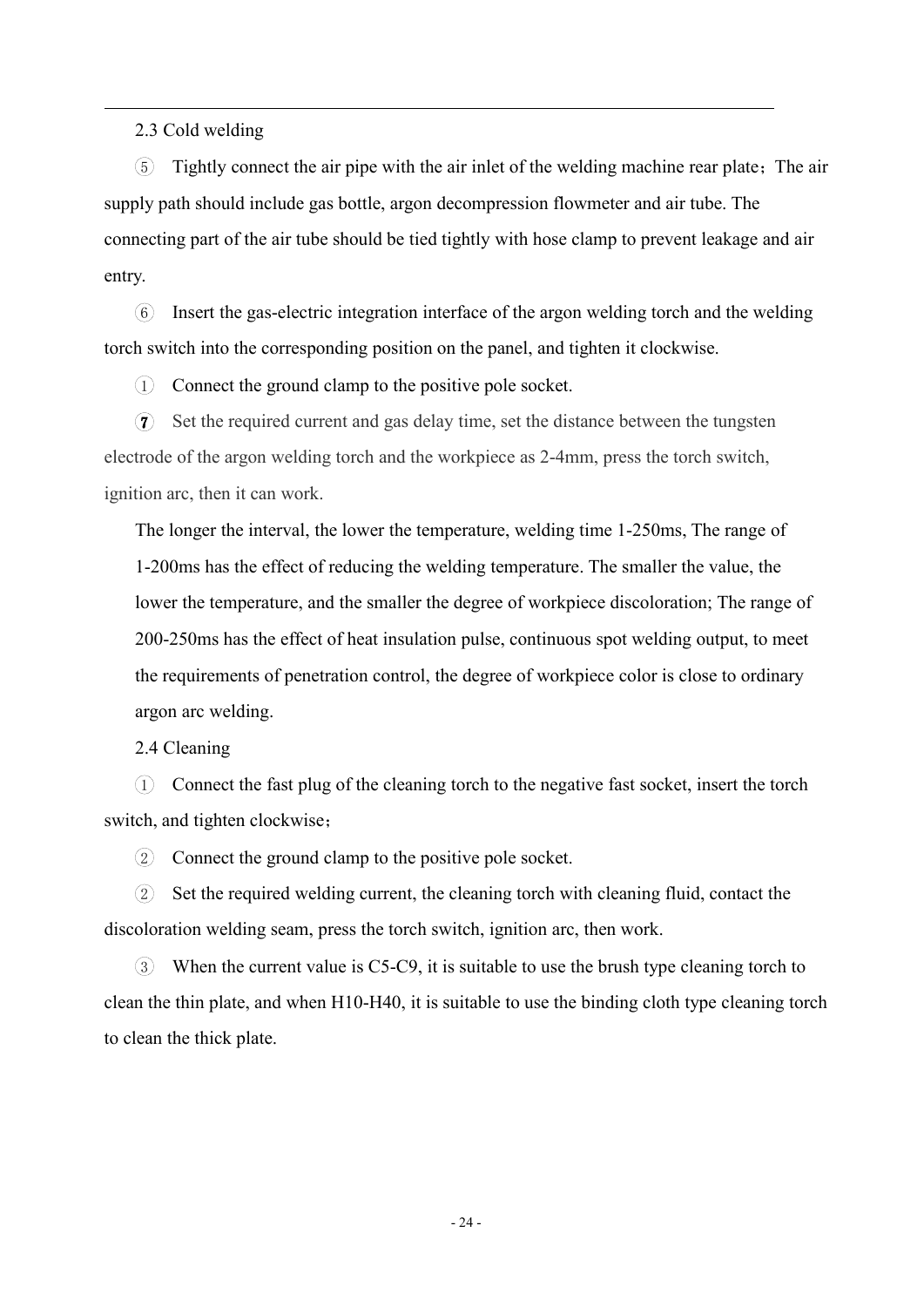#### **Welding machine precautions and maintenance**

#### **1. Safety points**

The welding machine is quipped with overcurrent and overheat protection circuits. When the gird voltage,output current and internal temperature exceed the set standard the welding machine will automatically stop working,but excessive use(such as excessive voltage) will still lead to welding,The machine is damaged,so you still need to pay attention to the following:

Make sure the ventilation is good!

When the machine is in operation,a large working current passes,natural ventilation can not meet the cooling requirements of the welder, so a fan is installed to effectively cool the welder to make it work smoothly.The user should confirm that the ventilation area is not covered or blocked,and the distance from the surrounding objects should be no less than 0.3 meters.Users should always pay attention to maintain good ventilation.which is very important for better working of the welding machine and guaranteeing longer service life of.

It is forbidden to overload!

The user should pay attention to the use of the welder according to the allowable load duration of the welder(refer to the welder nameplate parameters) to keep the welding current not exceeding the maximum allowable load current Current overload will significantly shorten the life of the welder and may even burn the welder.Load continuation rate:that is the current welding time under the load continuation rate,10 minutes is a cycle,working time+rest time=10 minutes;For example,30%,200 A/28 V,that is the output current 200 A state,should work for 3 minutes.Rest for 7 minutes;60%,141 A/25.6 V,in the state of output current 141 A,should work for 5 minutes,rest for 4 minutes.

Current overload will significantly shorten the life of the welder

Forbidden voltage too high!

The power supply voltage is listed in the "main performance parameters" table. In general, the automatic voltage compensation circuit in the welding machine will ensure that the welding current remains within the allowable range. If the power supply voltage exceeds the allowable value, it will damage the welder. The user should fully understand this situation and take corresponding preventive measures。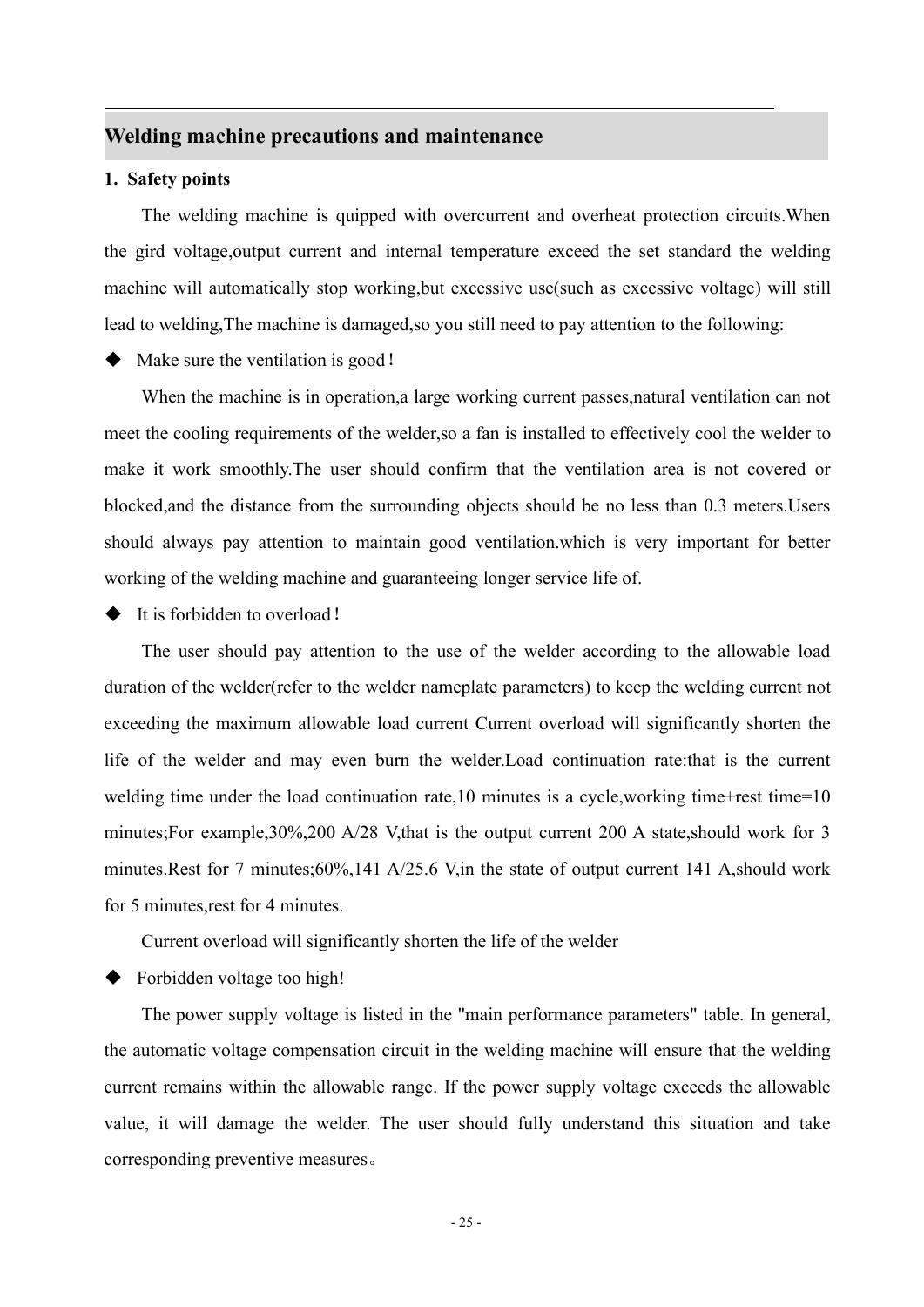- It is forbidden to use the welding machine for thawing pipes。
- The back of each welding machine is attached with a ground screw, and marked with a ground mark. Before use, select a cable with a section greater than 2.5mm2 and ground the welding machine shell reliably to release static electricity or prevent accidents that may occur due to electricity leakage.
- If the welding machine exceeds the standard load duration, the welding machine may suddenly enter the protection state and stop working, which means that the welding machine exceeds the standard load duration. If the temperature is too high, the temperature control switch will be triggered and the welding machine will stop working. Meanwhile, the yellow indicator light on the front panel will be on. In this case, you do not need to unplug the power supply so that the cooling fan can continue working to cool the welder. When the yellow indicator light is off, the temperature drops to the standard range and the welding can be resumed.

#### 2. **Maintenance**

#### **Warning**:

All maintenance, service and cleaning work must be performed with power removed. Make sure you have unplugged the power cord before opening the casing.

- Dedust regularly. Use dry, clean compressed air to clean up the system. Dedust every day when operating in smoky conditions or severely polluted air.
- The compressed air should be delivered at the required pressure to avoid the destruction of the internal components.
- Check the internal contact areas to insure a tight connection (especially the plug-in joints or components) and reinforce the loose contact. If any rusting or oxidation occurs, use sandpaper to remove the oxide film and reconnect.
- Avoid water and moisture penetration. If this situation happens, apply a drying treatment to the inside of the welder and then starta megger insulation test which should include the insulation between connection joints as well as joints and casing. The welding operation could be continued only if no error detected.
- If the welder is not used for a long period of time, seal it in the original packaging and store